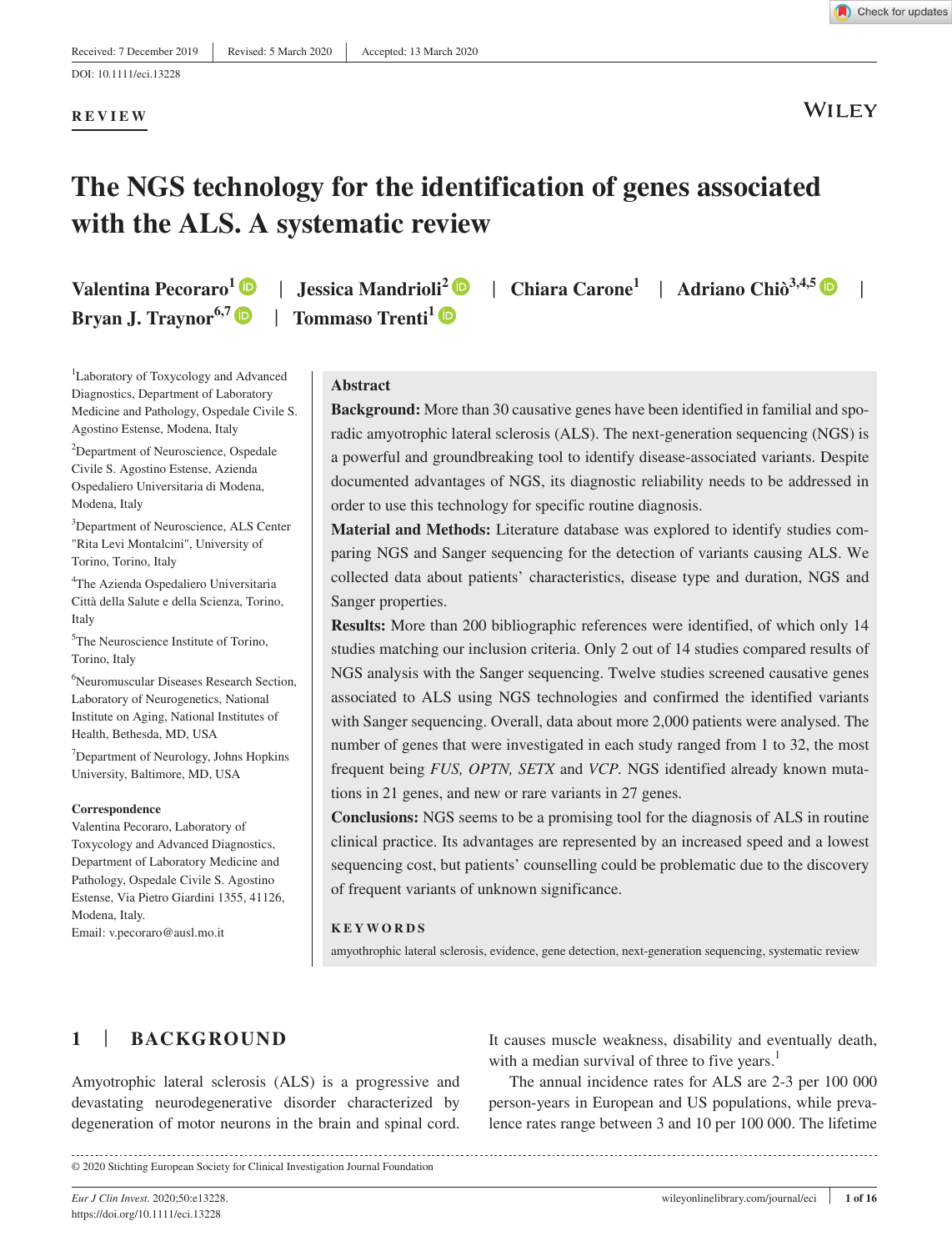risk is 1 in 300 for men and 1 in 400 for women with disease burden increasing with age. $2^{-4}$  Most cases (90%) are classified as sporadic ALS (SALS), as they are not associated with a documented family history for the disease, while around 10% of cases are considered to be familial in nature (FALS). These familial cases of FALS are most commonly inherited with a Mendelian dominant pattern of disease within complete penetrance, although families with recessive and X-linked dominant inheritance have been reported.<sup>5</sup>

For a long time, ALS and frontotemporal dementia (FTD) were considered to represent two distinct clinical entities, affecting the motor and the cognitive functions, but evidence from clinical, pathological and genetic studies has emphasized the multisystem nature of these diseases with overlapping symptoms and causes. Approximately 10%-15% of FTD patients display features of motor neuron disease, whereas half of ALS cases show cognitive and behavioural impairment.<sup>6</sup> ALS and FTD share common genetic mutations that may be present in familial but also in apparently sporadic cases. The finding of genetic mutations in sporadic disease may be explained by de novo mutations, incomplete and age-dependent penetrance, and unrecognized familial cases.<sup>7</sup>

Although ALS and FTD pathogenesis remains largely unknown, recent advances in gene mutations discovery lead to significant achievements on the aetiology and mechanisms that are at the basis of this spectrum of diseases. The common denominator shared by ALS, FTD and many different neurodegenerative diseases, such as Parkinson and Alzheimer disease, is the deposit and accumulation of protein aggregates leading to glial and neuronal dysfunction and eventually cell death. In the large majority of ALS patients (97%), the main component of such aggregates is represented by TDP-43 protein,<sup>8</sup> which is the hallmark of almost all sporadic ALS cases, and of a large part of familial or mutated ALS with some exceptions, essentially represented by the *SOD1* and *FUS* familial cases of ALS which are associated with SOD1 and FUS positive inclusions, respectively.<sup>9-11</sup> Nonetheless, mutations in *TARDBP* gene, encoding for TDP-43 protein, account for only 3%-4% of FALS  $^{12}$  and 1%-2% of FTD.<sup>13</sup> These data suggest that TDP-43 is central to the process of the ALS-FTD spectrum, independently from *TARDBP* mutations. Indeed, mutations in other RNA regulatory genes such as *FUS, MATR3*, <sup>14</sup> *hnRNPA1, hnRNPA2B1*, <sup>15</sup> *TATA-box* binding protein-associated factor  $15<sup>16</sup>$  and  $TIAI<sup>17</sup>$  are also associated with TDP-43 proteinopathy by impairing RNA processing, likely via direct interaction with TDP-43.

RNA-binding proteins are also intrinsically aggregation prone, due to the so-called prion-domain present in many RNA-binding proteins.<sup>15</sup> Protein instability and aggregation propensity characterize also *SOD1*-associated pathology, merging the many different genetic forms of these diseases. This intrinsic instability in ALS proteins requires the cell preservation of protein homeostasis, with removal of non-functional and misfolded protein.<sup>18</sup> To this extent, in addition to defects in RNA metabolism, impaired protein quality control (and genes involved in it) is thought to be a major contributor to ALS pathogenesis.<sup>19</sup>

In fact, mutations in genes further involved in protein clearance such as *valosin-containing protein* (VCP),<sup>20</sup> ubiquilin 2 (UBQLN2),<sup>21</sup> *TANK-binding kinase 1 (TBK1)*,<sup>22</sup> *sequestosome 1 (SQSTM1)*, <sup>23</sup> *optineurin (OPTN)*, 24 can impair protein degradation and contribute to toxic accumulation of compounds that, in turn, can inhibit protein degradation and sequester RNA and other proteins required for proper cellular function.<sup>25</sup>

These disease mechanisms recapitulate well also ALS and FTD caused by the *C9orf72* GGGGCC hexanucleotide repeat expansions, which represents the most common genetic cause of both diseases, explaining 25% of familial FTD and up to 88% of familial patients with both ALS and FTD.<sup>26</sup> *C9orf72*-associated diseases are characterized by TDP-43 pathology with the accumulation of repeat-containing RNA transcribed from *C9orf72* repeat expansions, which combine with various RNA-binding proteins and, in this way can impair their function. Moreover, *C9orf72* repeat expansions produce several aggregation-prone proteins of repeating dipeptides (DPR) that alter SGs dynamics<sup>27</sup> and inhibit nuclear import of TDP-43. $^{28}$ 

In addition, genetic studies also showed two other important pathways that participate to ALS disease: cellular trafficking and cytoskeletal integrity (mutations were identified in the genes coding for *Profilin 1 (PFN1), Tubulin alpha 4A protein (TUBA4A), Annexin A11 (ANXA1)* and *Kinesin heavy chain isoform 5A (KIF5A)* and mitochondrial functionality and transport (mutations were identified in the genes coding for *SOD1* and *Coiled-coil-helix-coiled-coil-helix domain-containing protein 10 (CHCHD10)*).<sup>29</sup>

Despite the outstanding importance that genetics has acquired in ALS, the complexity of this disease leaves some outstanding questions still unsolved regarding the molecular mechanisms that drive disease presentation towards ALS- or FTD-specific phenotype from a heterogeneous genetic background (genetic heterogeneity) and the onset of different diseases from the same gene mutation (pleiotropy) on which epigenetic factors or modifiers can act to influence disease presentation.

Genetic testing is widespread used in clinical practice to determine the causative gene mutation of a symptomatic patient with a family history of ALS. Despite the major advances in our knowledge of ALS genetics over the last decade, such clinical testing fails to identify the causative mutation in about one third of cases, most likely because the underlying gene has not yet been discovered and therefore is not included in the tested panel. In clinical practice, genetic testing is focused either on the research of mutations of *SOD1, TARDBP, FUS* genes or to establish the presence of a hexanucleotide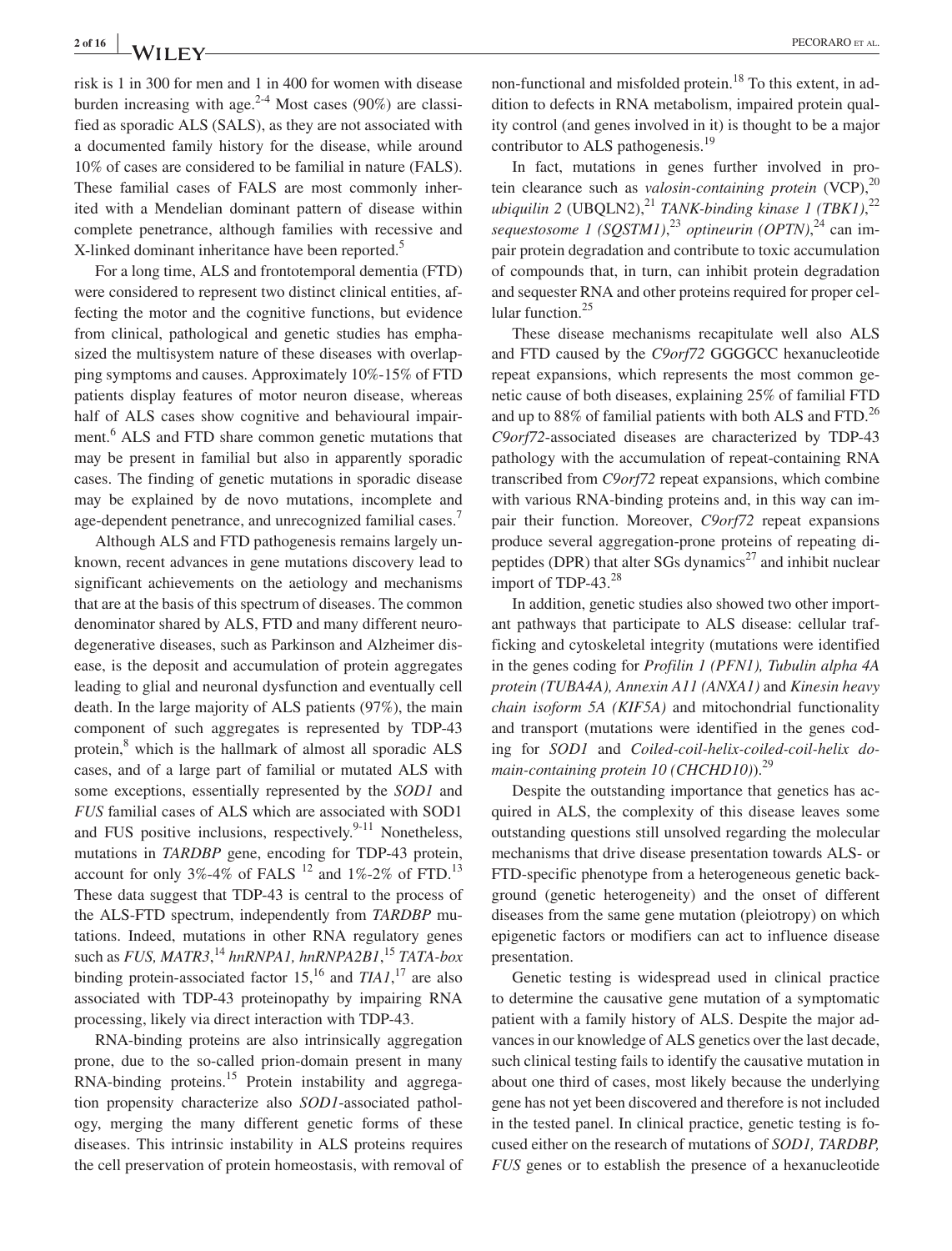repeat expansion in the c*9orf72* gene. Sanger sequencing remains the most cost-effective sequencing method to detect mutations of a single gene. This technique is ideal for monogenic disorders with clear clinical indication and/or known mutation hot spots.

In contrast to Sanger sequencing, next-generation sequencing (NGS) is a high throughput method for characterizing nucleotide sequences of disease-associated gene. There are a number of different NGS platforms using different sequencing technologies, but one commonality between them in these platforms is that the sequence of millions of small fragments of  $DNA<sub>1</sub><sup>30</sup>$  and the speed of execution and the amount of data output generated with NGS are exponentially greater than with Sanger sequencing. NGS can also be tailored to sequence whole genome, a selected subset of target genes or exome only. The accuracy of NGS for the whole genome and for the exome is 92% up to 95%. Sanger sequencing remains the gold standard in the clinical practice, and it is used to confirm the presence of specific mutations identified by NGS due to its higher accuracy.31,32

Given the relevance and the complexity of NGS, our objectives were to (a) conduct a structured systematic review of studies using the NGS to identify ALS-associated genes; (b) assess the clinical and analytical validity of NGS technology to identify ALS-associated genes; (c) evaluate the current literature to highlight the usefulness of NGS in the management of ALS patients.

## **2** | **METHODS**

## **2.1** | **Protocol registration**

The systematic review protocol was developed and registered in the PROSPERO international prospective register of systematic reviews (CRD42019125537). The reporting of this systematic review is conform to Preferred Reporting Items for Systematic Reviews and Meta-Analyses  $(PRISMA).$ <sup>33</sup>

## **2.2** | **Criteria for considering studies for this review**

We searched for studies evaluating NGS for detection of genes associated with ALS. We selected for inclusion primary studies complying with our inclusion and exclusion criteria defined as: (a) randomized controlled trials, observational, cross-sectional or cohort studies (b) studies enrolling at least five patients with ALS; (c) studies evaluating NGS methods and considering Sanger sequencing as reference;(d) studies reporting on at least one outcome of interest; (e) studies published in English, Italian or Spanish; and (f) fulltext articles. Studies that did not replicate or confirm NGS results with the Sanger reference method, controlled studies including less than five patients, case series and case-report, studies available as abstract only, letter and editorial publications and studies on animal models were excluded. In case of a study enrolling patients affected by ALS and FTD, we considered only data concerning ALS patients. If it was not possible to get data about ALS patients only, the study was excluded.

## **2.3** | **Search methods for identification of studies**

In order to identify all primary studies, we searched the following electronic databases: Pubmed, Embase, Scopus and Cochrane Central Register of Controlled Trials (CENTRAL). Search strategy adopted was similar across the databases and it was developed using key words including "next-generation sequencing," "high-throughput nucleotide sequencing," "amyotrophic lateral sclerosis." The search strategy was developed for Pubmed and adapted for all databases (Table S1). We also examined the reference list of potentially eligible studies and contacted studies' authors if necessary. We limited the search to studies in humans and published in English, French, Italian or Spanish. The literature search was conducted by one investigator on February 2019.

## **2.4** | **Outcomes measures**

The outcome of interest was the identification of known or new mutations of ALS-associated gene. We considered, also, the clinical validity defined in terms of diagnostic accuracy measurements (ie sensibility and specificity), the analytical validity defined in terms of concordance between NGS and Sanger results, and the clinical utility defined as the ability of the NGS to improve the clinical outcomes.<sup>34</sup>

#### **2.5** | **Study selection and data collection**

Two researchers (VP and CC) independently screened titles and abstracts retrieved through the database searches and selected the studies for inclusion according to eligibility criteria. Disagreements were resolved by consensus. From each of the included studies, one author extracted the data in an extraction form, and the second author checked data. The following information was recorded: (a) type of study design (ie cross-sectional, cohort); (b) characteristics of study (authors, year, setting, objective, eligibility criteria); (c) characteristics of participants (ie sample size, age of onset, gender, disease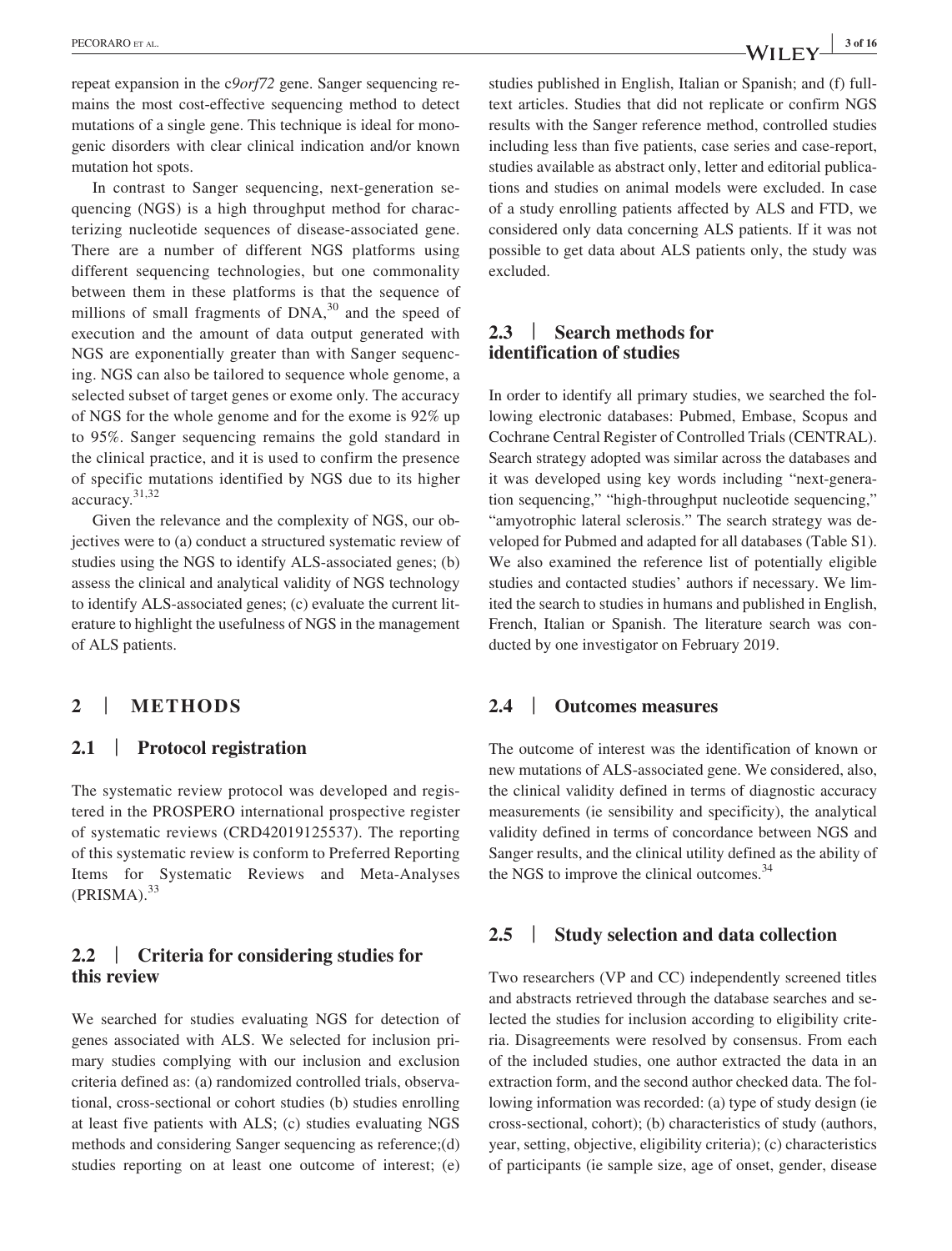duration, site of onset); (d) characteristics of NGS technologies; (e) investigated outcomes as defined above.

### **2.6** | **Quality assessment in individual studies**

Two researchers independently assessed the methodological quality of the included studies. We adapted the NIH Quality assessment tool of the National Institute of Health for Observational cohort and cross-sectional studies [\(http://www.](http://www.nhlbi.nih.gov/health-pro/guidelines/in-develop/cardiovascular-risk-reduction/tools/cohort) [nhlbi.nih.gov/health-pro/guidelines/in-develop/cardiovascular](http://www.nhlbi.nih.gov/health-pro/guidelines/in-develop/cardiovascular-risk-reduction/tools/cohort)[risk-reduction/tools/cohort](http://www.nhlbi.nih.gov/health-pro/guidelines/in-develop/cardiovascular-risk-reduction/tools/cohort)) in an ad hoc checklist to evaluate the methodological quality of the included studies. This checklist includes the following questions: (1) Was the research question or objective in this paper clearly stated? (2) Was the study population clearly specified and defined? (3) Were all the subjects selected or recruited from the same or similar populations (including the same time period)? (4) Were the cases consecutive? (5) Were inclusion and exclusion criteria for being in the study pre-specified and applied uniformly to all participants? (6) Were the measured outcomes clearly defined, valid, reliable and implemented consistently across all study participants? (7) Was the intervention clearly described? (8)Was there use of concurrent controls? (9) Were the outcome assessors blinded to the exposure status of participants? (10) Were the statistical methods well described? (11) Were key potential confounding variables measured and adjusted statistically for their impact on the relationship between exposure and outcome(s)? (12) Were the results well described? Possible answers included "yes," "no," "partially" or "not reported." Each study was rated for an overall quality as either good (almost 8 "yes"), fair (3 "no" and 3 "not reported" or "partially") or poor (4 or more "no" and 4 or more "not reported" or "partially").

## **2.7** | **Data summary**

All studies were examined in detail. For overall included studies, we reported the summary of results focusing on epidemiological and descriptive characteristics, including those with a potential for bias. Completeness of reporting for the main outcomes was described. No meta-analyses were performed due to the high heterogeneity of the studies included.

#### **3** | **RESULTS**

#### **3.1** | **Study selection**

The search strategy identified a total of 488 bibliographic references. Of these, 268 records remained after removing duplicates, and 234 papers were excluded based on title and abstract. The remaining 34 publications were retrieved for full evaluation. After reading the full text, we excluded 20 out of 34 studies clearly not meeting our inclusion criteria (Table S2). Finally, 14 papers<sup>35-48</sup> met the inclusion criteria and were included in our evaluation (Figure 1). Of the selected papers, only 2 studies<sup>39,48</sup> aimed to evaluate the primary research question of determining whether NGS is more accurate than Sanger sequencing to identify pathological mutations of ALS-associated genes. Details of included studies were outlined in Table 1.

#### **3.2** | **Characteristics of included studies**

All included publications were cohort studies. Twelve studies screened causative genes associated to ALS using NGS technologies and confirmed the identified variants with Sanger sequencing; only two studies compared results from NGS to Sanger sequencing. Overall, 2,339 patients were included of which 252 were FALS and 1366 SALS. Five studies were conducted in Europe, two in Canada, two in Japan, two in Korea and one study in China, Israel and India. At baseline, age of onset ranged from 18 to 87 years, and site of onset was bulbar for 245 (10.5%) patients, spinal for 675 (29%) patients, with these data being unspecified for the remaining 60.5% of patients. Seven studies<sup>36,40,41,43-45,47</sup> analysed also healthy samples as control. Characteristics of included studies are summarized in Table 1.

## **3.3** | **Quality assessment**

The overall methodological quality of included studies was classified as good only in four studies, fair in seven studies and poor in three studies. All studies clearly defined the research question, 13 out of 14 studies (92.8%) described clearly the inclusion and exclusion criteria and the intervention. Six studies (42.8%) reported partially the characteristics of the population enrolled, eight studies (57.1%) defined clearly the outcome measures, and 11 studies (78.6%) described well the statistical methods, but only two studies considered the potential confounding factors (such as age, gender, ethnicity) in their analyses. Two studies did not describe the source of their population, and only 6 studies (42.8%) described adequately the results. There were no studies with blinded outcome assessors. None of the examined studies described whether the patients were consecutive or not (Figure 2).

## **3.4** | **Identification of gene mutations associated with ALS**

The number of genes analysed in each included study ranged from 1 to 32. The most commonly evaluated genes were *FUS, OPTN, SETX, VCP* considered in 11 studies, *ANG,*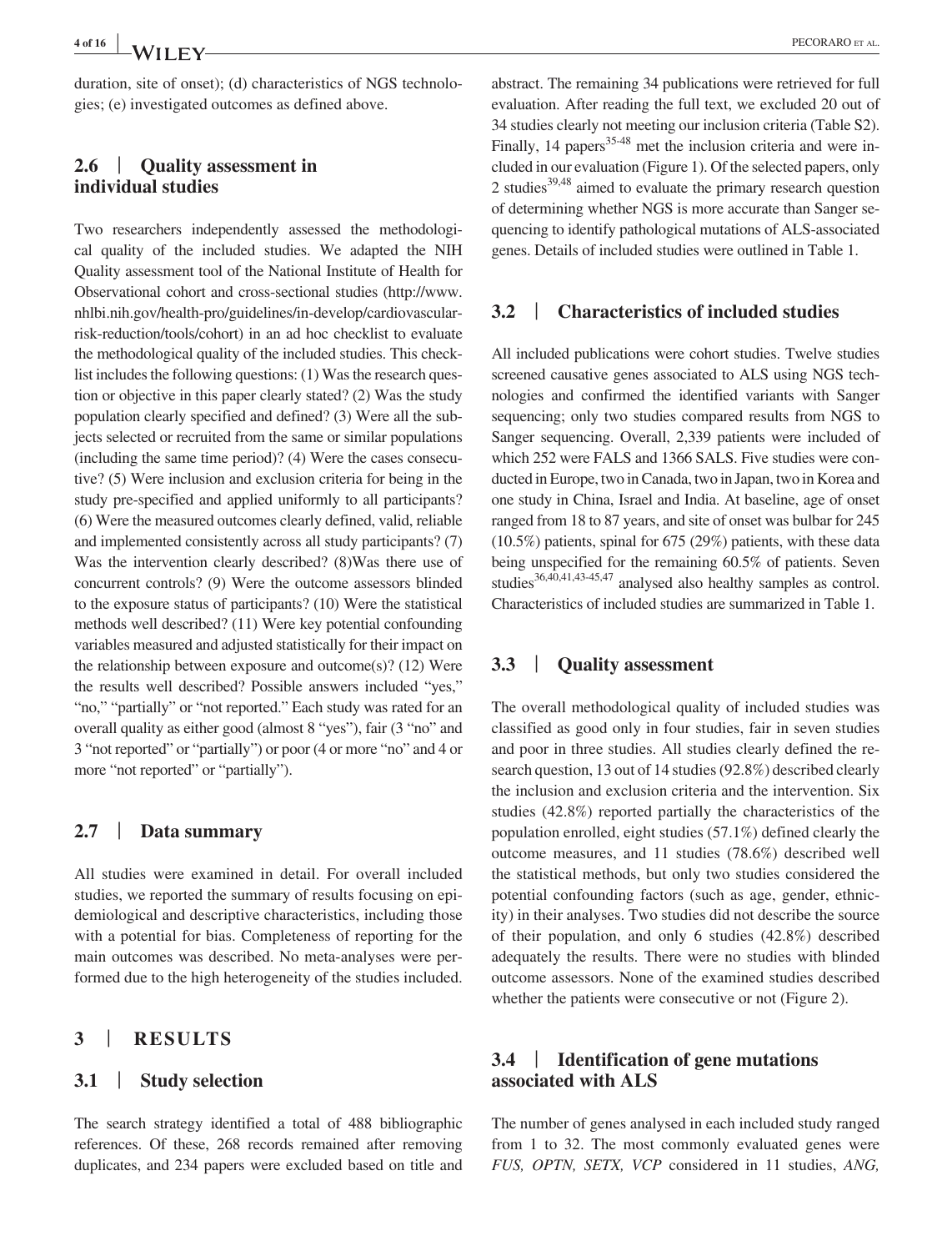

**FIGURE 1** Flow diagram search

*FIG4, SOD1, UBQLN2, TARDBP* and VAPB considered in 10 studies, *CHMP2B, DAO, DCTN1, PFN1* considered in 9 studies. This scenario was observed in previous survey.<sup>49</sup>

Only in two studies<sup>39,48</sup> all genes were sequenced with both NGS and Sanger methods and then the results were compared. In the first study, <sup>48</sup> evaluating 8 genes, neither NGS nor Sanger revealed mutations in patients evaluated. In the second study,<sup>39</sup> NGS technology identified 51 new or rare variants in 18 different genes; instead, Sanger sequencing identified 16 known mutations in 4 genes (*SOD1, TARDBP, FUS, MATR3*) associated with ALS, and these mutations were identified also with NGS. Furthermore, authors reported that NGS detected potentially pathogenic mutations in 45.5% of FALS and 5.4% of SALS, and identified variants of unknown significance in 30% and rare potentially deleterious variants in 73% of ALS patients, while Sanger sequencing revealed mutations in about 23.8% and 3.8% of familial and sporadic cases, respectively.

Twelve studies analysed genes to identify potential mutations related to ALS only by NGS technologies while Sanger sequencing confirmed the causative variants previously identified by NGS.

Only two out of 14 studies reported the false positive rate for NGS. In the first study,  $35$  there were no false positive results; in the second one,<sup>44</sup> the false positive rate was  $26.4\%$ . Finally, five studies <sup>35,37,39,43,44</sup> evaluated the oligogenic features of the disease and reported that 37 out 1,880 patients (2%) harboured 2 or more potentially pathological mutations.

## **3.5** | **Evaluation of the clinical utility**

In 13 studies,  $35-47$  NGS allowed to identify already known mutations in 21 genes, and new or rare variants in 27 genes (Figure 3). Identified variants were nonsense or missense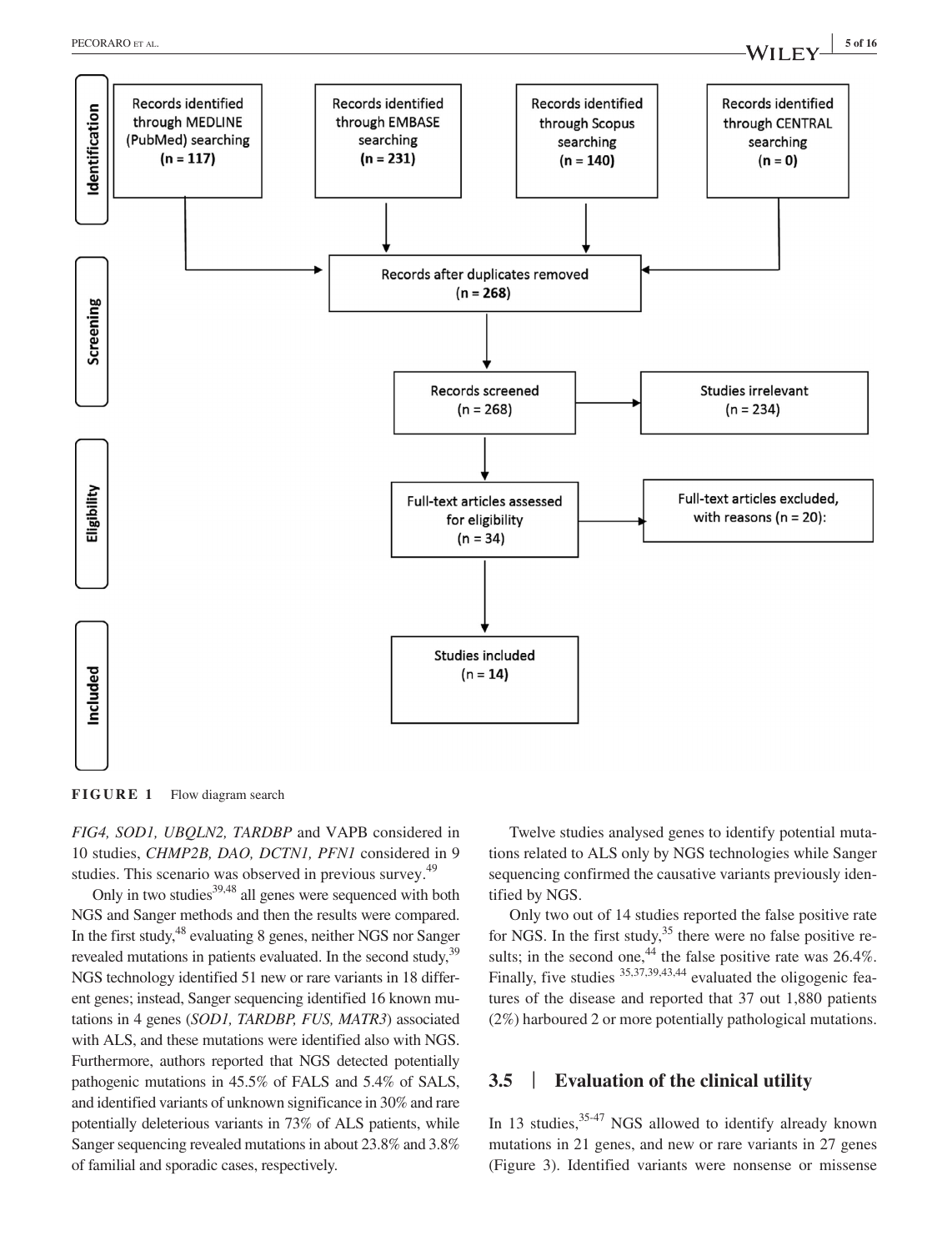| $\overline{\phantom{0}}$<br>TABLE |       |                       |                    | Characteristics of included studies evaluating NGS technologies applied to molecular diagnosis of ALS |                                                                                  |                          |                                 |                                                                                                                                                                                                    |
|-----------------------------------|-------|-----------------------|--------------------|-------------------------------------------------------------------------------------------------------|----------------------------------------------------------------------------------|--------------------------|---------------------------------|----------------------------------------------------------------------------------------------------------------------------------------------------------------------------------------------------|
|                                   |       | No. patients included |                    |                                                                                                       |                                                                                  | Mean disease<br>duration |                                 |                                                                                                                                                                                                    |
| Author                            | Total | <b>fALS</b><br>Ż.     | <b>SALS</b><br>Χo. | $\pm$ SD or<br>Age of onset (mean<br>median (range))                                                  | Site of onset                                                                    | (year) from<br>diagnosis | Type of NGS                     | Genes analysed by NGS                                                                                                                                                                              |
| Farhan $2016^{35}\,$              | 22    | Ż                     | $\breve{\simeq}$   | $61.9 \pm 9.1$                                                                                        | Bulbar $n = 2$                                                                   | $\dot{\Xi}$              | ONDRISeq                        | FIG4, FUS, HNRNPA1, HNRNPA2B1,<br>MAPT, NEFH, OPTN, PFN1, PRPH,<br>SETX, SIGMARI, SODI, TARDBP,<br>CENPV, CHMP2B, DAO, DCTN1,<br>UBQLN2, UNC13A, VAPB, VCP,<br>ALS2, ANG, ARHGEF28, ATXN2,<br>APOE |
| Goldstein 2016 <sup>36</sup>      | 379   | $\circ$               | $\dot{\Sigma}$     | $59.5 \pm 12.2$                                                                                       | Bulbar $n = 102$<br>Spinal $n = 277$                                             | $35.8 \pm 26.1$          | Illumina NextSeq500             | OPTN                                                                                                                                                                                               |
| Kim $2016^{37}$                   | 152   | 4                     | 148                | $55.7 \pm 5.8$                                                                                        | Bulbar $n = 49$                                                                  |                          | HiSeq 2000                      | MAPTOPTN, SETX, SIGMARI, SODI,<br>SPG11, SQSTM1, TAF15, RARDBP,<br>ALS2, ANG, DAO, FIG4, FUS, GRN,<br>UBQLN2, VAPB, VCP                                                                            |
|                                   |       |                       |                    |                                                                                                       | Spinal $n = 99$                                                                  |                          |                                 |                                                                                                                                                                                                    |
| Kim 2017 <sup>38</sup>            | 129   | $\dot{\Xi}$           | $\dot{\Xi}$        | $55.8 \pm 10$                                                                                         | Bulbar $n = 30$                                                                  |                          | Illumina MiSeq or<br>NextSeq500 | <b>TBK1</b>                                                                                                                                                                                        |
|                                   |       |                       |                    |                                                                                                       | Respiratory $n = 1$<br>Spinal $n = 97$<br>Axial $n = 1$                          |                          |                                 |                                                                                                                                                                                                    |
| Lamp $2018^{39}$                  | 296   | 45                    | 210                | $61.3(18-87)$                                                                                         | Bulbar $n = 62$                                                                  | 3                        | Ion Torrent                     | ERBB4, FIG4, FUS, GRN, HNRNPA1,<br>PSEN1, PSEN2, SETX, SOD1, SPG11,<br>ALS, ANG, BSCL2, CHMP2B, DCTN1,<br>TARDBP, UBQLN2, VAPB, VCP<br>MAPT, MATR3, OPTN, PFN1,                                    |
|                                   |       |                       |                    |                                                                                                       | Respiratory $n = 1$<br>Unknown $n = 27$<br>$Spinobulbar n =$<br>Spinal $n = 205$ |                          |                                 |                                                                                                                                                                                                    |
| Leblond $2016^{40}$               | 247   | 83                    | 164                | $\dot{\Xi}$                                                                                           | $\dot{\Xi}$                                                                      | Ż                        | Illumuna HiSeq2000/2500         | MATR3                                                                                                                                                                                              |
|                                   |       |                       |                    |                                                                                                       |                                                                                  |                          |                                 |                                                                                                                                                                                                    |

**TABLE 1** Characteristics of included studies evaluating NGS technologies applied to molecular diagnosis of ALS  $\overline{a}$ -A Ċ  $\div$ **NICS**  $\overline{a}$ Ŕ ÷, Į.  $\ddot{\cdot}$ J. l, ් TARLE<sub>1</sub>

 $(Continuous)$ (Continues)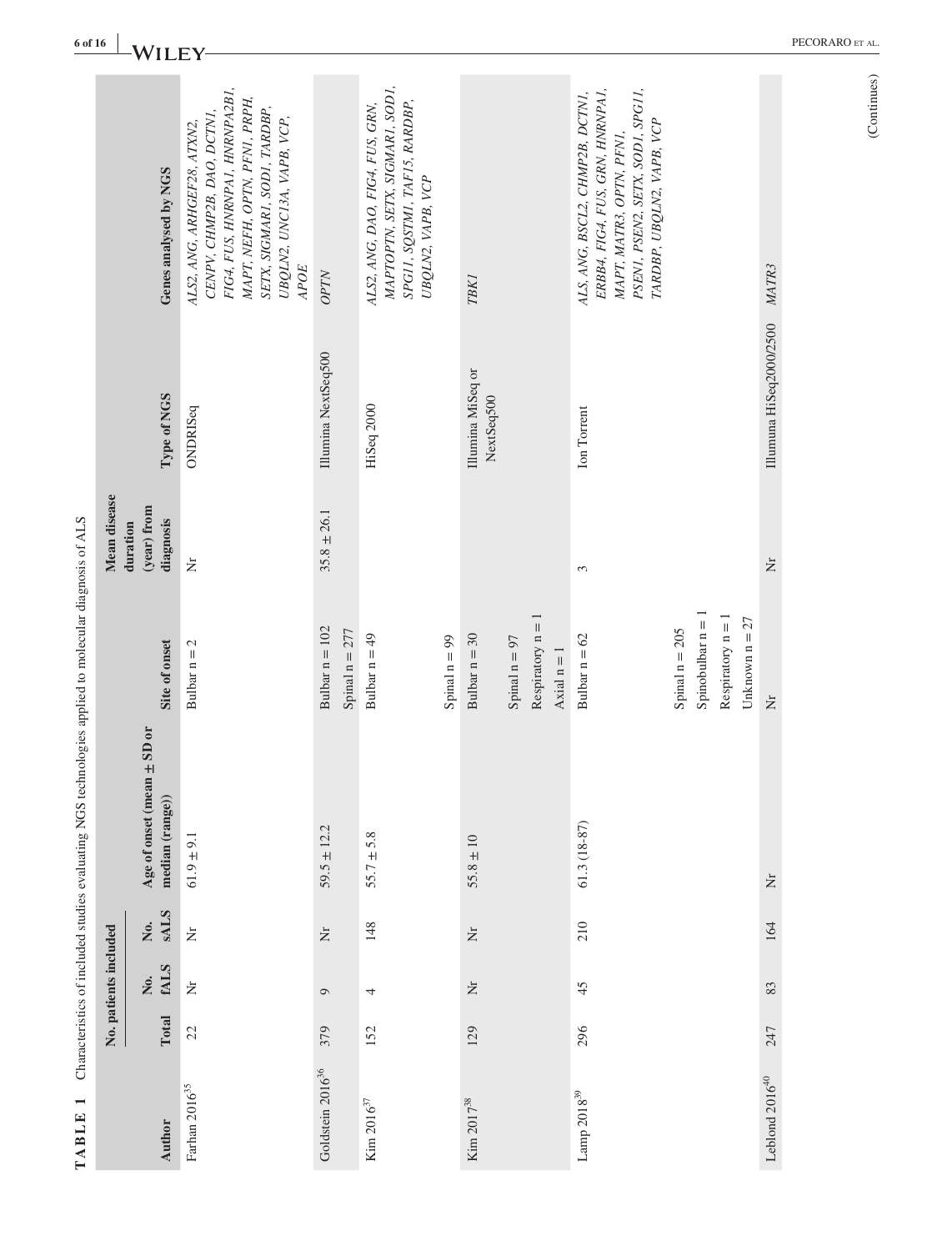|                       |          | No. patients included        |                                  |                                                   |                    | Mean disease                         |            |
|-----------------------|----------|------------------------------|----------------------------------|---------------------------------------------------|--------------------|--------------------------------------|------------|
| <b>Author</b>         |          | Total fALS<br>$\overline{R}$ | <b>SALS</b><br>$\overline{N}$ o. | Age of onset (mean $\pm$ SD or<br>median (range)) | Site of onset      | (year) from<br>diagnosis<br>duration | Type of N  |
| $\rm Lin$ $2014^{41}$ | $\infty$ | $\infty$                     | $\circ$                          | Ż                                                 | Ż                  | Ż                                    | Illumina F |
| Marangi $2017^{42}$   | 322      | $\infty$                     | 226                              | $\dot{\bar{z}}$                                   | Ż                  | $\dot{\Xi}$                          | Ion Torrer |
| Morgan 2017 $43$      | 1126 131 |                              | 995                              | fALS 56 (24-85),<br>sALS 61 (25-88)               | $\dot{\mathsf{z}}$ | Ż                                    | Illumina N |

|                 |                       | Genes analysed by NGS                             | SIGMARI, SODI, SPGII, SQSTMI,<br>ALS, ANG, CHMP2B, DAO, DCTN1,<br>TARDBP, UBQLN2, VAPB, VCP<br>FIG4, FUS, OPTN, PFN1, SETX, | MATR3, NIPA1, OPTN, PFN1, SETX<br>SIGMARI, SODI, SQSTMI, SSI8LI,<br>ANG, ATXN2, CHCHD10, CHMP2B,<br>TAFIS, TARDBP, TBKI, TUBAA,<br>HNRNPA1, HNRNPA2B1, MAPT3,<br>CHRNA4, DAO, DCTN1, EPHA4,<br>EWSR1, FIG4, FUS, GLE1, GRN,<br>UBQLN2, VAPB, VCP | ALS2, ANG, CHMP2B, DAO, DCTN1,<br>SODI, SQSTMI, TARDBP, TREM2,<br>PONI, PON2, PON3, PRPH, SETX,<br>FIG4, FUS, NEFH, OPTN, PFN1,<br>UBQLN2, VAPB VCP, VEGF., | NEFH, OPTN, PFNI, PRPH, RNF19A,<br>ALS2, ANG, ATXN2, CHMP2B, DAO,<br>DCTN1, EWSR1, FIG4, FUS, GRN,<br>SQSTM1, TAF15, TARDBP, TFG,<br>UBQLN2, VAPB, VCP, ZNF512B<br>SETX, SIGMAR1, SOD1, SPG11, | SQDTMI, TAFI5, TARDBP, UBQLN2,<br>MATR3, OPTN, PFN1, PON1, PON2,<br>PON3, PRPH, SETX, SOD1, SPAST,<br>ELP3, ERBB4, FIG4, FUS, LUM,<br>ANG, CHMP2B, DAO, DCTN1,<br>VAPB, VCP | ALS2, ANG, ATXN2, CHMP2B, DAO,<br>DCTN1, FIG4, FUS, NEFH, OPTN,<br>SOD1, SPG11, TAF15, TARDBP,<br>PFN1, PRPH, SETX, SIGMAR1,<br>UBQLN2, VAPB, VCP | (Continues) |
|-----------------|-----------------------|---------------------------------------------------|-----------------------------------------------------------------------------------------------------------------------------|--------------------------------------------------------------------------------------------------------------------------------------------------------------------------------------------------------------------------------------------------|-------------------------------------------------------------------------------------------------------------------------------------------------------------|------------------------------------------------------------------------------------------------------------------------------------------------------------------------------------------------|-----------------------------------------------------------------------------------------------------------------------------------------------------------------------------|---------------------------------------------------------------------------------------------------------------------------------------------------|-------------|
|                 |                       | Type of NGS                                       | Illumina HiSeq2000                                                                                                          | Ion Torrent                                                                                                                                                                                                                                      | Illumina MiSeq                                                                                                                                              | HiSeq2000 and Ion<br>Torrent PGM                                                                                                                                                               | Illumina MiSeq                                                                                                                                                              | Illumina MiSeq                                                                                                                                    |             |
|                 | Mean disease          | (year) from<br>diagnosis<br>duration              | Ż                                                                                                                           | Ż                                                                                                                                                                                                                                                | Ż                                                                                                                                                           | $\dot{\Xi}$                                                                                                                                                                                    | Ż                                                                                                                                                                           | Ż                                                                                                                                                 |             |
|                 |                       | Site of onset                                     | Ż                                                                                                                           | $\dot{\Xi}$                                                                                                                                                                                                                                      | Ż                                                                                                                                                           | $\dot{\Xi}$                                                                                                                                                                                    | Ż                                                                                                                                                                           | Ż                                                                                                                                                 |             |
|                 |                       | Age of onset (mean $\pm$ SD or<br>median (range)) | Ż                                                                                                                           | $\dot{\mathsf{z}}$                                                                                                                                                                                                                               | fALS 56 (24-85),<br>sALS 61 (25-88)                                                                                                                         | 62.1 (IQR 53.5-68.4)                                                                                                                                                                           | $\dot{\Xi}$                                                                                                                                                                 | $\dot{\Xi}$                                                                                                                                       |             |
|                 |                       | No.<br>SALS                                       | $\circ$                                                                                                                     | 226                                                                                                                                                                                                                                              | 995                                                                                                                                                         | 469                                                                                                                                                                                            | 149                                                                                                                                                                         | $\circ$                                                                                                                                           |             |
|                 | No. patients included | fALS<br>Σó.                                       | $\infty$                                                                                                                    | ${}^{\infty}$                                                                                                                                                                                                                                    | 131                                                                                                                                                         | 39                                                                                                                                                                                             | $\overline{5}$                                                                                                                                                              | 51                                                                                                                                                |             |
| (Continued)     |                       | Total                                             | $\infty$                                                                                                                    | 322                                                                                                                                                                                                                                              | 1126                                                                                                                                                        | 508                                                                                                                                                                                            | 154                                                                                                                                                                         | 51                                                                                                                                                |             |
| $\Gamma$ ABLE 1 |                       | Author                                            | Liu $2014^{41}$                                                                                                             | Marangi $2017^{42}$                                                                                                                                                                                                                              | Morgan 2017 $^{43}$                                                                                                                                         | Nakamura 2016 $\rm ^{44}$                                                                                                                                                                      | Narain $2018^{45}\,$                                                                                                                                                        | Nishiyama 2017 <sup>46</sup>                                                                                                                      |             |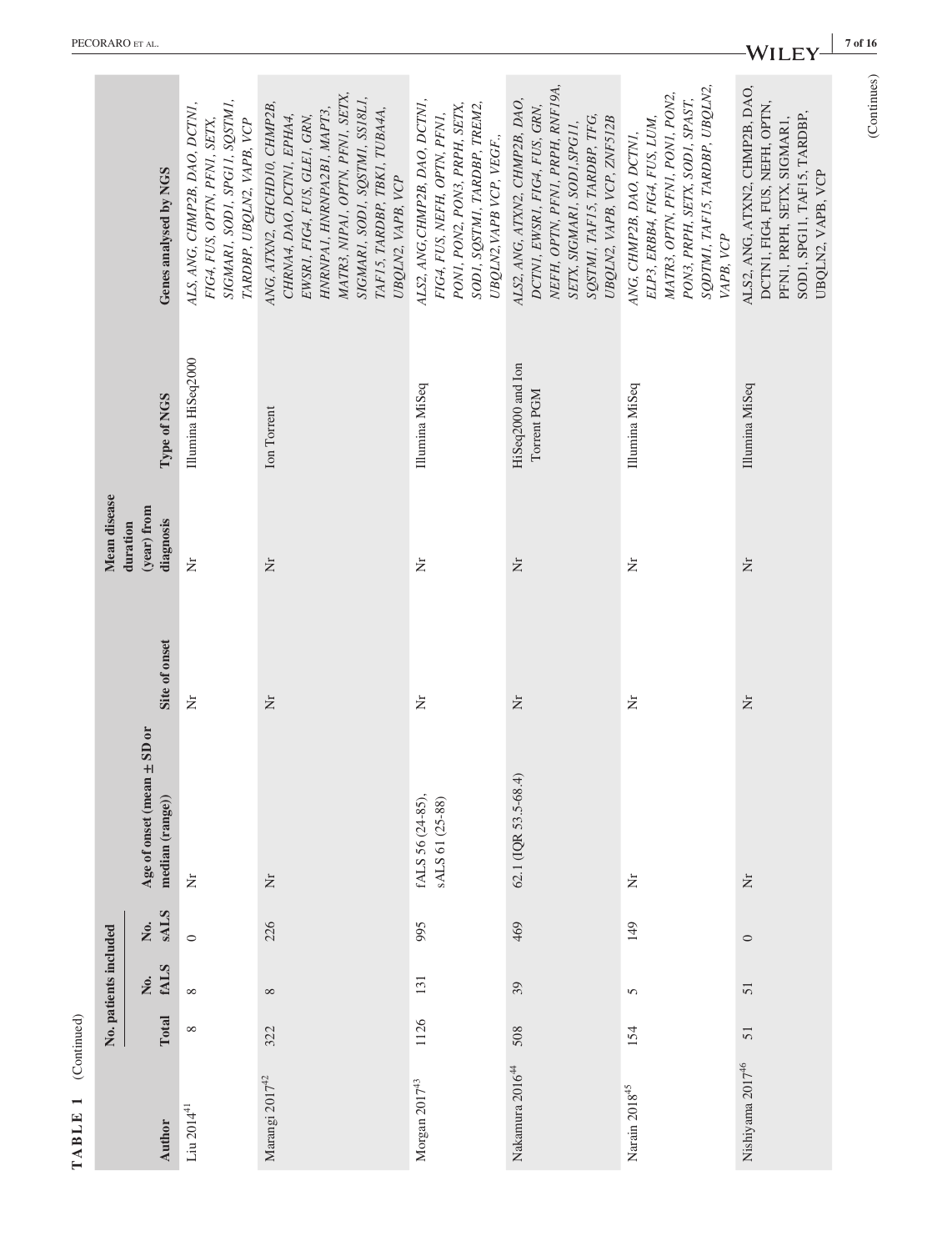|                                           | No. patients included |                                                            |               | Mean disease     |                   |                                |
|-------------------------------------------|-----------------------|------------------------------------------------------------|---------------|------------------|-------------------|--------------------------------|
|                                           |                       |                                                            |               | duration         |                   |                                |
|                                           |                       | Age of onset (mean $\pm$ SD or                             |               | (year) from      |                   |                                |
| Author                                    |                       | No. No. Age of onset (me<br>Total fALS sALS median (range) | Site of onset | <b>liagnosis</b> | Type of NGS       | Genes analysed by NGS          |
| Fripolszki 2017 <sup>47</sup> 28 Nr Nr Nr |                       |                                                            |               | ż                | Roche             | FUS, SETX, c9orf72             |
| Turk 2017 <sup>48</sup>                   |                       | 43 Nr Nr 66 (28-78)                                        | ž             | 24 months        | <b>IonTorrent</b> | CAPZAI, CAPZB, CCDC53, FAM21C, |
|                                           |                       |                                                            |               | $(3-153$ months) |                   | KIAA1033, KIAA0196, VCP, WASHI |
|                                           |                       |                                                            |               |                  |                   |                                |

TABLE 1 (Continued) **TABLE 1** (Continued)

mutations leading to a frameshift mutation resulting in a trun cated protein and a loss of protein function.

The most frequent variants are T341C,  $c.280G > A$  and  $c.380T > C$  for SOD1 gene, G1484A for DCTN1 gene,  $c.562A > G$  for RNF19A gene, T472G for SEXT gene, G1108A, G2083A, T2656C, A3037G for SPG11 and G510A for VAPB gene. Furthermore, Morgan et  $al<sup>43</sup>$  reported a large number of patients with mutations in NEFH gene (Table 2).

#### **3.6** | **Distribution of c9orf72 hexanucleotide repeats**

Seven studies <sup>37,39,41,43-46</sup> analysed the *c9orf*72 GGGGCC repeated expansion using methods other than NGS, since NGS is challenging to detect GC-rich long regions. Two studies  $39,43$  found 123 (8.9%) patients carrying a pathological expansion of  $c9$ *orf*72. In two studies,  $37,41$  the number of repeats was within the normal range. Three studies<sup>44-46</sup> did not detect hexanucleotide repeat expansion of *c9orf72* among the pa tients who were analysed.

## **4** | **DISCUSSION**

The advent of NGS technology has revolutionized the way to study genetic diseases, allowing investigating a large num ber of genes, or gene fragments in a very short time, with the ability to identify new or rare mutations. This technology has brought to the detection of an over-growing number of variants of unknown significance, making genetic counsel ling and patients' management more complicated with fur ther studies needed to verify genes role in ALS pathogenesis.

In the worldwide, the origin of difference in ALS inci dence is a matter of debate. Older age, male sex, family his tory of ALS have all been established as risk factors, but also environmental risk factors (such as exposure to heavy metals, pesticides, head trauma, electromagnetic field, high BMI and nutritional state, BMAA and even physical activity) and ge netic factors (more than 20 different genes have been impli cated in FALS and SALS, like SOD1, TARDBP, FUS, OPTN, VCP, UBQLN2, c9orf72, TBK1) contributing to the onset of the disease.<sup>50</sup> Since 2014, seven novel genes associated with ALS (MATR3, CHCHD10, TBK1, TUBA4A, NEK1, C21orf2, and CCNF) have been identified by genome-wide association studies, whole genome studies, or exome se quencing technologies. The precise disease mechanisms at tributed to these novel genes are unclear, but they code for proteins associated with one or more molecular pathways involved in ALS (dysfunction in global protein homoeosta sis resulting from abnormal protein aggregation or a defect in the protein clearance pathway, mitochondrial dysfunction,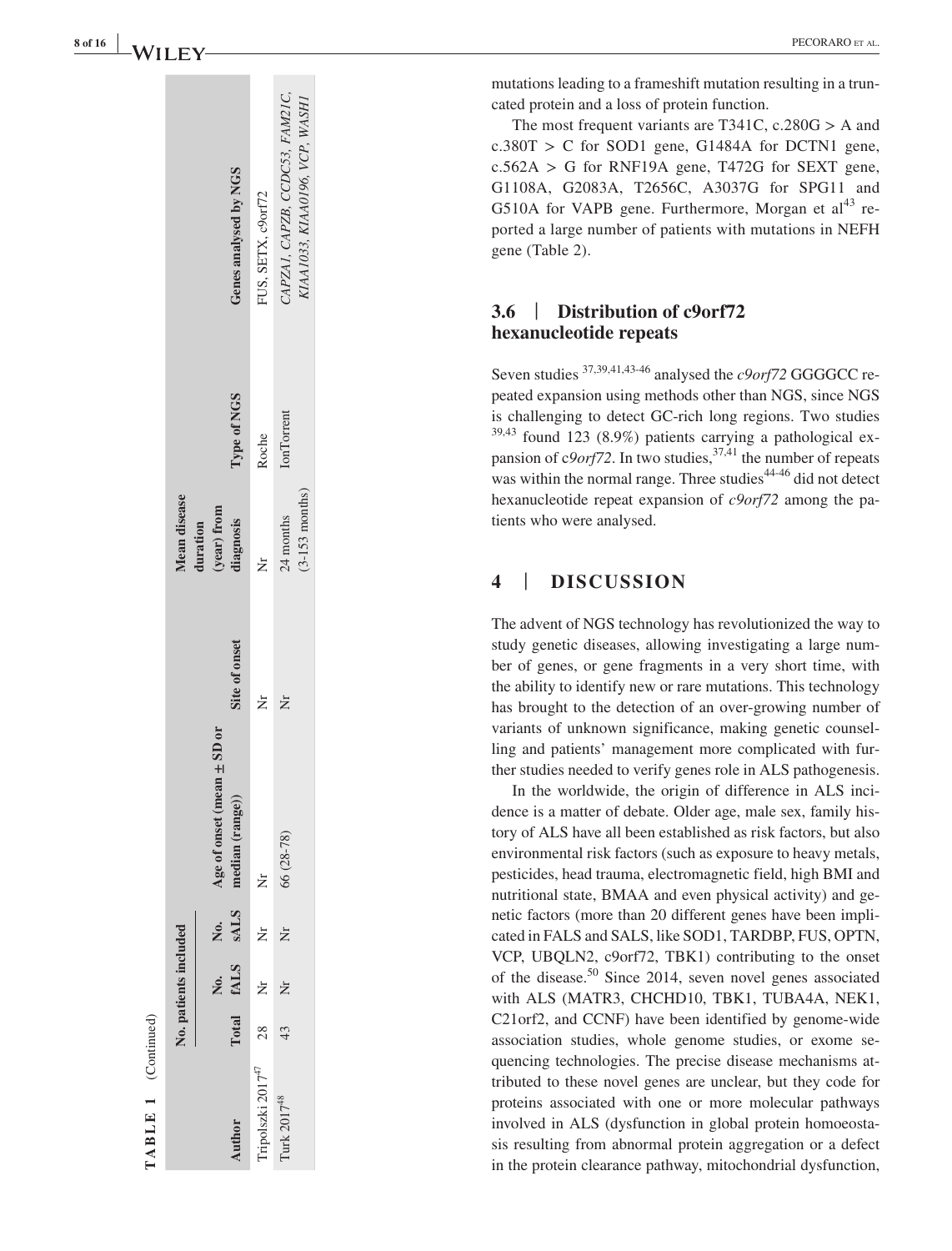

**FIGURE 2** Quality assessment. Question 1: Was the research question or objective in this paper clearly stated? Question 2: Was the study population clearly specified and defined? Question 3: Were all the subjects selected or recruited from the same or similar populations (including the same time period)? Question 4: Were the cases consecutive? Question 5: Were inclusion and exclusion criteria for being in the study pre-specified and applied uniformly to all participants? Question 6: Were the outcomes measured clearly defined, valid, reliable, and implemented consistently across all study participants? Question 7: Was the intervention clearly described? Question 8: Was there use of concurrent controls? Question 9: Were the outcome assessors blinded to the exposure status of participants? Question 10: Were the statistical methods well described? Question 11: Were key potential confounding variables measured and adjusted statistically for their impact on the relationship between exposure and outcome(s)? Question 12: Were the results well described?



**FIGURE 3** Number of known, new or rare ALS mutations identified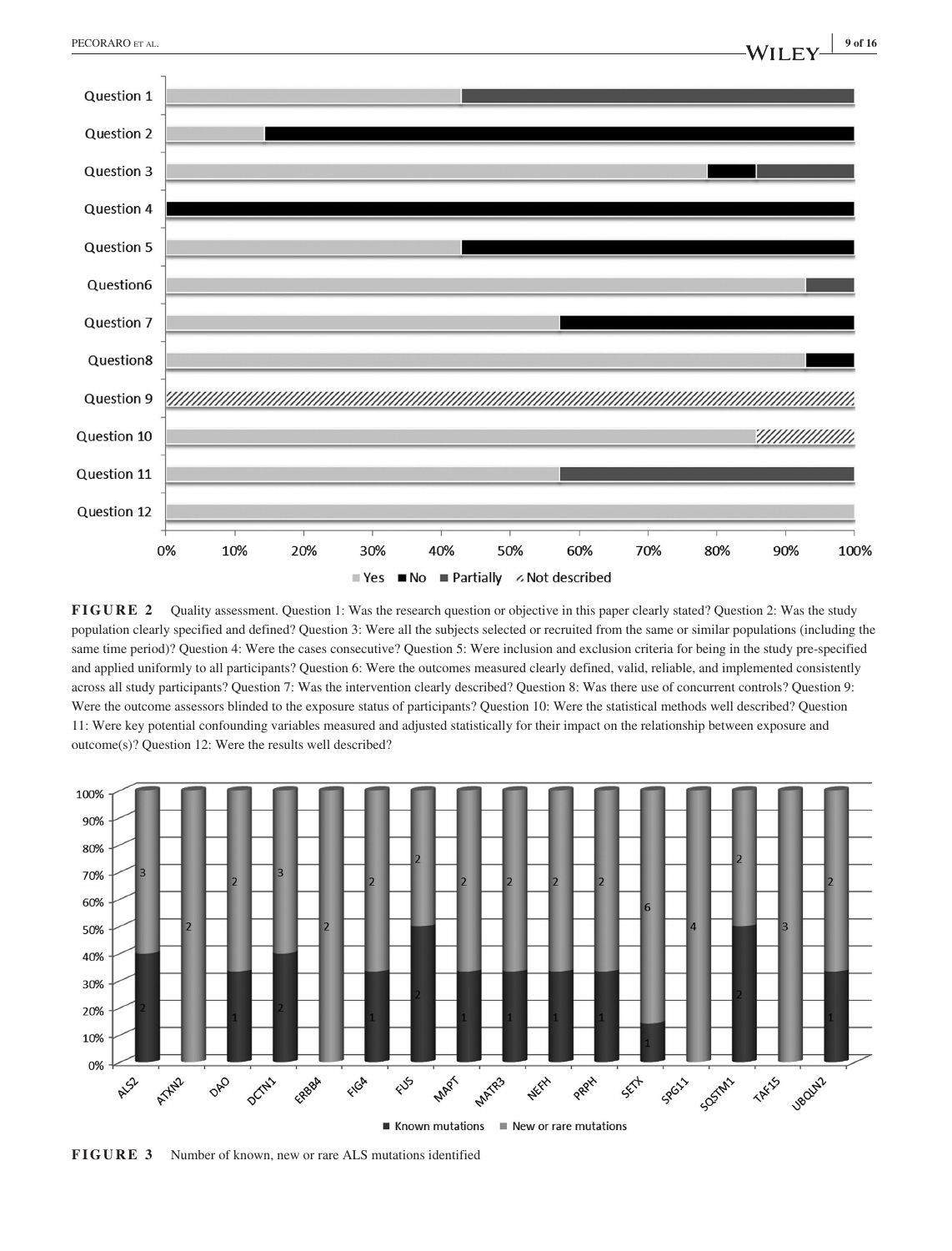# **10 of 16 <sup>|</sup>** PECORARO et al.

## **TABLE 2** Variants identified in each evaluated genes

| Gene          | <b>Studies</b>                                      | N patients     | <b>Variants</b>                                                                                                                                                  |
|---------------|-----------------------------------------------------|----------------|------------------------------------------------------------------------------------------------------------------------------------------------------------------|
| $C9$ orf $72$ | Farhan 2016 <sup>35</sup> ; Lamp 2018 <sup>39</sup> | 16             |                                                                                                                                                                  |
| SOD1          | Kim $2016^{37}$                                     | $\mathbf{1}$   | p.N87S                                                                                                                                                           |
|               | Lamp 2018 <sup>39</sup>                             | $\overline{4}$ | G286A; C287G; G435C (2)                                                                                                                                          |
|               | Liu 2014 <sup>41</sup>                              | 3              | p.F21C; p.G148D; C147R                                                                                                                                           |
|               | Morgan 201743                                       | 16             | C25G;G229T (3);A272C (3);A305G;C319T;G335A;T341C (5);A403G                                                                                                       |
|               | Nakamura 2016 <sup>44</sup>                         | $25\,$         | c.115C > G; c.140A > G (3);c.280G > A (2);c.319C > G (3);c.380T > C<br>$(3); c.425G > C; c.449T > C; c.131A > G; c.280G > A(4); c.380T > C(4);$<br>c.404G > A(2) |
|               | Narain 201845                                       | $\overline{2}$ | G148D; H44R                                                                                                                                                      |
| ALS2          | Kim $2016^{37}$ ,*                                  | $\mathbf{1}$   | p.Q435L                                                                                                                                                          |
|               | Lamp 2018 <sup>39</sup>                             | 5              | A35G; A1037G;C1048T;C1115G; A3958T                                                                                                                               |
|               | Nakamura 2016 <sup>4</sup> , 4, *                   | 1              | c.62A > G                                                                                                                                                        |
|               | Nishiyama 201746,*                                  | 2              | $c.575C > T$ ; $c.1511C > T$                                                                                                                                     |
| ANG           | Lamp $2018^{39}$ ,*                                 | $\mathbf{1}$   | A208G                                                                                                                                                            |
|               | Morgan 201743                                       | $\mathbf{1}$   | A250G                                                                                                                                                            |
|               | Narain 201845                                       | 1              | K41I                                                                                                                                                             |
|               | Nishiyama 2017 <sup>46</sup>                        | $\mathbf{1}$   | c.379G > A                                                                                                                                                       |
| ATXN2         | Nakamura 2016 <sup>44,*</sup>                       | $\mathbf{1}$   | c.3781A > G                                                                                                                                                      |
|               | Nishiyama 201746,*                                  | 3              | $c.2174C > T$ ; $c.2063A > G(2)$                                                                                                                                 |
| CHMP2B        | Morgan $2017^{43}$                                  | 3              | A85G (2);G206A;                                                                                                                                                  |
|               | Narain 201845,*                                     | $\mathbf{1}$   | E45K                                                                                                                                                             |
| DAO           | Nakamura 2016 <sup>44,*</sup>                       | $\mathbf{1}$   | c.968C > T                                                                                                                                                       |
|               | Narain 2018 <sup>45,*</sup>                         | 2              | R199Q; E121K                                                                                                                                                     |
| $DCTNI$       | Lamp 2018 <sup>39,*</sup>                           | 9              | G1484A (6);G3146A (2);C3746T                                                                                                                                     |
|               | Liu 2014 $41$ <sup>*</sup>                          | $\overline{4}$ | p.G59R                                                                                                                                                           |
|               | Morgan $2017^{43}$                                  | 1              | C <sub>2353</sub> T                                                                                                                                              |
|               | Nakamura 2016 <sup>44</sup> ,*                      | 6              | c.497C > G; c.461G > A; c.1806C > G; c.1915C > T; c.2529G > C;<br>c.3185G > A                                                                                    |
|               | Nishiyama 201746,*                                  | $\overline{2}$ | $c.3782G > A$ ; $c.202A > G$                                                                                                                                     |
| ERBB4         | Lamp $2018^{39}$ ,*                                 | $\mathbf{1}$   | G3400T                                                                                                                                                           |
|               | Narain 2018 <sup>45</sup> .*                        | 1              | R <sub>103</sub> H                                                                                                                                               |
| FIG4          | Lamp 2018 <sup>39</sup> ,*                          | 3              | G244A; 1032dupT;C1078T                                                                                                                                           |
|               | Morgan $2017^{43}$                                  | 3              | T122C                                                                                                                                                            |
|               | Nakamura 2016 <sup>44</sup> ,*                      | $\mathfrak{Z}$ | $c.320T > C$ ; $c.397A > G$ ; $c.1147A > C$                                                                                                                      |
| $FUS$         | Morgan $2017^{43}$                                  | 6              | C1292T; G1520A;C1561T;G1562A (2);G1562T                                                                                                                          |
|               | Nakamura 2016 <sup>44</sup> ,*                      | 7              | c.1541G > C;c.1562G > A (2);c.1562G > T;c.1574C > T;<br>$c.242A > G$ ; $c.1541G > C$                                                                             |
| MAPT          | Kim $2016^{37}$ ,*                                  | $\mathbf{1}$   | p.R5H                                                                                                                                                            |
|               | Lamp $2018^{39}$ ,*                                 | $\mathfrak{Z}$ | T671G;G1013A; A2048G                                                                                                                                             |
| MATR3         | Lamp 2018 <sup>39</sup>                             | $\mathbf{1}$   | C2521T                                                                                                                                                           |
|               | Leblond $2016^{40}$ ,*                              | 3              | $p.V394M$ ; c.48 $p1G > T$ ; c.-339 $p2T > A$                                                                                                                    |
|               | Marangi 2017 <sup>42</sup> ,*                       | 6              | p.Q66K,p.G153C (2),p.E664A,p.S707L, N787S.                                                                                                                       |
| <b>NEFH</b>   | Morgan 201743                                       | 897            | G1387A (173);C1844T (414);2368_2370delAAG; A2414C (309)                                                                                                          |
|               | Nakamura 2016 <sup>44</sup> ,*                      | $\mathbf{2}$   | $c.559G > A$ ; $c.855C > A$                                                                                                                                      |
|               | Nishiyama 201746,*                                  | 3              | $c.559G > A$ ; $c.855C > A$ ; $c.607G > C$                                                                                                                       |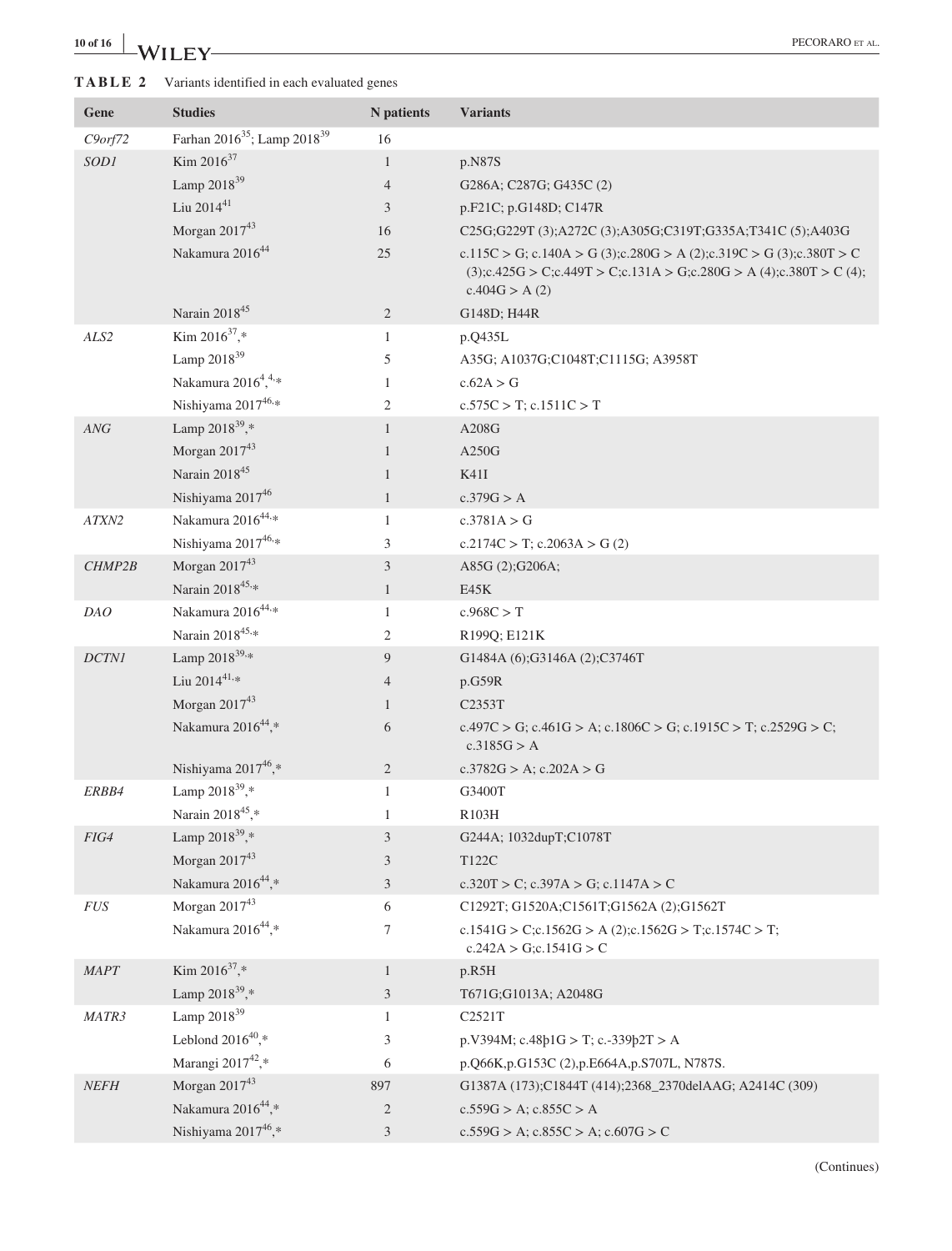#### **TABLE 2** (Continued)

## **|** PECORARO et al. **11 of 16**

| <b>Studies</b><br>N patients<br><b>Variants</b><br>Gene                                                                                                                   |  |
|---------------------------------------------------------------------------------------------------------------------------------------------------------------------------|--|
| Lamp 2018 <sup>39</sup><br>OPTN<br>3<br>G701A; C910T; C1588A                                                                                                              |  |
| Morgan 201743<br>55<br>A1670G                                                                                                                                             |  |
| Narain 2018 <sup>45</sup> ,*<br>2<br>K489E; K489E                                                                                                                         |  |
| Nishiyama 201746<br>c.1433A > G<br>$\mathbf{1}$                                                                                                                           |  |
| Morgan 201743<br>PFNI<br>$\mathbf{1}$<br>A350G                                                                                                                            |  |
| Nakamura 2016 <sup>44</sup> ,*<br><b>PRPH</b><br>$\overline{2}$<br>$c.104C > T$ ; $c.773A > T$                                                                            |  |
| Nishiyama 2017 <sup>46</sup> ,*<br>c.100T > C<br>$\mathbf{1}$                                                                                                             |  |
| Lamp 2018 <sup>39</sup> ,*<br><b>PSEN1</b><br>A953G<br>$\mathbf{1}$                                                                                                       |  |
| Lamp $2018^{39}$ ,*<br>PSEN2<br>4<br>C211T; T236C;C389T; A520G                                                                                                            |  |
| Nakamura 2016 <sup>44</sup> ,*<br>RNF19A<br>6<br>$c.562A > G(4)$ ; $c.842G > A$ ; $c.259G > A$                                                                            |  |
| Lamp $2018^{39}$ ,*<br><b>SETX</b><br>13<br>G59A (2);T472G (4); A2975G (2);3072_3074dup;G3229A;T4660G;<br>C7562T; T7640C                                                  |  |
| Morgan $2017^{43}$<br>12<br>T7640C                                                                                                                                        |  |
| Nakamura 2016 <sup>44</sup> ,*<br>4<br>c.2374T > C $(3); c.628A > G$                                                                                                      |  |
| Narain 2018 <sup>45</sup> ,*<br>L2163V<br>$\mathbf{1}$                                                                                                                    |  |
| Nishiyama 201746,*<br>5<br>c.4955T > G; c.1880T > C; c.7771G > A; c.4660T > G (2)                                                                                         |  |
| Tripolszki 2017 <sup>47</sup> ,*<br>$\mathbf{1}$<br>(c.791A > G,                                                                                                          |  |
| Nishiyama 201746,*<br>$\mathbf{1}$<br>c.632G > A<br><b>SIGMAR1</b>                                                                                                        |  |
| Lamp $2018^{39,*}$<br>SPG11<br>28<br>C23G; T359C; A616G; G1108A (5); T1698G (2); G2083A<br>(4);T2656C;A3037G (6);A3265G; C3905T; G4261A; T5075G; C6625T;<br>C7069T;T7132C |  |
| Nakamura 2016 <sup>44</sup> ,*<br>10<br>$c.855A > C$ ; $c.704A > C$ ; $c.7258T > A$ ; $c.6532T > G$ ;<br>c.5341C > T;c.3990G > C; c.2751G > T; c.1509C > G;c.805G > A (2) |  |
| Nishiyama 201746,*<br>3<br>$(c.4772C > T; c.6043G > A; c.1202A > C$                                                                                                       |  |
| Kim $2016^{37,*}$<br>$\mathbf{1}$<br><b>SOSTM1</b><br>p.P439L                                                                                                             |  |
| Morgan $2017^{43}$<br>A712G;<br>11                                                                                                                                        |  |
| 5<br>C1175T                                                                                                                                                               |  |
| Narain 2018 <sup>45</sup> ,*<br>$\overline{2}$<br>G262R; P438L                                                                                                            |  |
| Nakamura 2016 <sup>44</sup> ,*<br>TAF15<br>$\mathbf{1}$<br>c.577G > A                                                                                                     |  |
| Nishiyama 2017 <sup>46</sup> ,*<br>c.161C > T<br>1                                                                                                                        |  |
| Kim 2016 <sup>37</sup> .*<br>$\overline{2}$<br>G1144A<br><b>TARDBP</b>                                                                                                    |  |
| Morgan $2017^{43}$<br>10<br>C269T (2); G859A (2); C962T; A1009G; G1043T; T1122G; A1132G (2)<br>Nakamura 2016 <sup>44</sup>                                                |  |
| $\overline{c}$<br>$c.892G > A$ ; $c.1147A > G$<br>Narain 2018 <sup>45</sup>                                                                                               |  |
| $\overline{c}$<br>M337V; N267V                                                                                                                                            |  |
| Nishiyama 2017 <sup>46</sup><br>$\overline{c}$<br>c.1069G > A; c.1127G > A<br>Kim 2017 <sup>38</sup>                                                                      |  |
| <b>TBK1</b><br>4<br>c.1414delA; c.1150C > T; c.1424T > C;c.1426G > A<br>Nakamura 2016 <sup>44</sup> ,*                                                                    |  |
| $T\!F\!G$<br>c.1079G > A<br>$\mathbf{1}$<br>Lamp $2018^{39}X^*$                                                                                                           |  |
| <b>UBQLN2</b><br>$\mathbf{1}$<br>C53T<br>Morgan $2017^{43}$                                                                                                               |  |
| C1490A<br>1<br>Lamp 2018 <sup>39</sup> ,*                                                                                                                                 |  |
| <b>VAPB</b><br>$\overline{c}$<br>T390G<br>Morgan $2017^{43}$<br>8                                                                                                         |  |
| G510A (7); G551A<br>Morgan $2017^{43}$<br>VCP<br>A340G<br>1                                                                                                               |  |
| Nakamura 2016 <sup>44</sup><br>c.463C > T<br>$\mathbf{1}$                                                                                                                 |  |
| Nakamura 2016*<br>ZNF512B<br>5<br>c.2537G > A; c.2308C > T; c.2093C > T; c.1777C > T; c.1520G > A                                                                         |  |

\*Studies identified novel variant; (number of variants identified).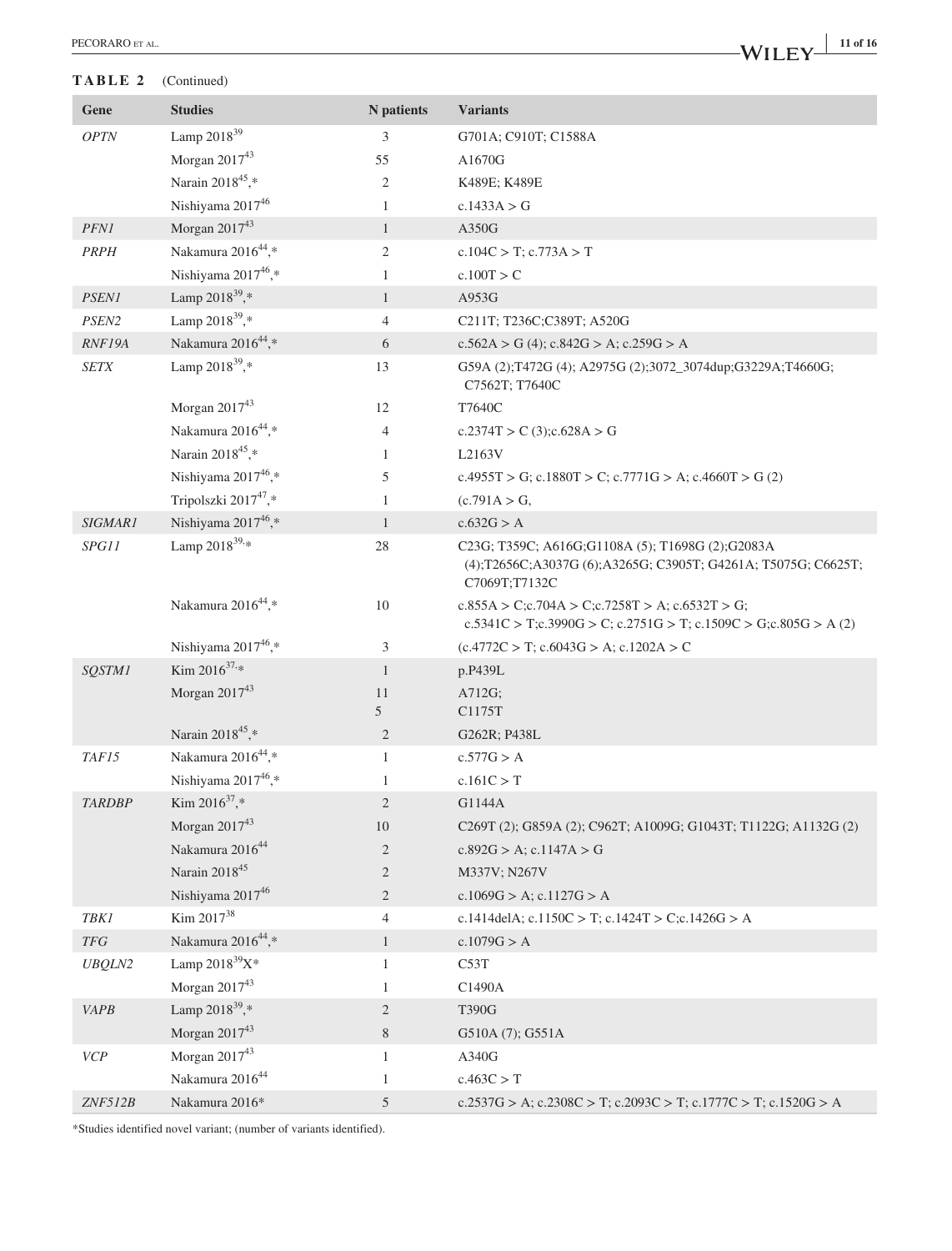altered RNA metabolism, impaired cytoskeletal integrity, altered axonal transport dynamics and DNA damage accumulation due to defective DNA repair) some of which are in common with other genes implicated in ALS, so therapeutics targeting these pathways could be useful for a broad group of patients stratified by genotype.<sup>51</sup> The evolution of technologies has made the whole genome sequencing more accessible and facilitates the analysis of larger patients cohorts, leading to a better understanding of the molecular defects and helping to identify rare polymorphisms in the non-coding intergenic regions of the genome and structural variants that might contribute to ALS development. Increased knowledge about the genetic profiles that protect or confer disease risk in patients with ALS will change the way clinical trials are done and to identify therapeutic targets. In this context, a recent largescale genome-wide association study identified a common missense variant and several rare loss-of-function mutations within the microtubule motor protein-encoding gene, KIF5A, as candidate ALS risk factors, further supporting perturbations in cytoskeletal function play an important role in ALS and offering a potential target for drug development.<sup>29</sup> Evidence suggests that other genomic variants, such as copy-number variations (CNVs), that change gene dose rather than gene function, may exert a more pronounced effect on the onset and rate of disease progression. Morello et  $al^{52}$ analysed CNVs occurring in the same patients, by using a customized exon-centred comparative genomic hybridization array (aCGH) covering a large panel of ALS-related genes. A large number of novel and known disease-associated CNVs were detected in SALS samples, and identified 24 potential candidates for genomic-based patient stratification providing a road map to facilitate genome-guided personalized diagnosis and treatments.<sup>52</sup>

This literature review provides a picture about the most common genes analysed in patients affected by familial and sporadic ALS, focusing on the possible application of NGS sequencing in clinical practice. Among the studies included in this review, five evaluated the oligogenic nature of ALS, highlighting that some patients harboured pathogenic variants in more than one ALS-associated gene. This aspect is more prone to be studied by NGS with respect to Sanger sequencing, and it could contribute to explain the considerable phenotypic variability among ALS patients. Digenic inheritance was first described twenty-five years ago in the setting of retinitis pigmentosa.53 Though it has been speculated that this inheritance pattern is present in ALS, it is noteworthy that many of the descriptions of the "second" mutation are not definitively pathogenic. On the other hand, one of the limitations of NGS is its inability to detect the hexanucleotide expansion of *c9orf72* gene, the most frequent mutation in both FALS and SALS that is analysed separately by improved PCR-based methods.<sup>54,55</sup>

The hexanucleotide repeat expansion (GGGGCC) in the first intron of the long gene c9orf72 is involved in the pathogenic mechanism of FALS, to a lesser extent of SALS, and frontotemporal dementia. Wild-type alleles contain no more than 20-30 repeats, whereas affected patients could have more than hundred or thousand repeats. The c9orf72 repeat expansion accounts for a significant percentage of familial and sporadic ALS in Caucasian populations but is rare in Asian cohorts. The origin of this mutation dates back 1500 years to the Vikings contributing to its spread through their European invasion.<sup>56,57</sup> At present, we known that the most common genetic mutation in Caucasian population is c9orf72, accounting more than 40% of FALS and 5%-20% of SALS, with particular high prevalence in Finland.<sup>57</sup> In Asian population, this mutation occurs less frequently. The prevalence of c9orf72 in ALS cases is much lower in East (less than 4% in Japan) and South Asia (5.9% among FALS and 1.6% among SALS in Iran). A meta-analysis showed that in Asian populations, the most common mutations in ALS were the SOD1 mutations (FALS 30.0%, SALS 1.5%), followed by FUS (FALS 6.4%, SALS 0.9%), C9orf72 repeat expansions (FALS 2.3%, SALS 0.3%) and TARDBP mutations (FALS 1.5%, SALS 0.2%), while in European populations, the most common mutations in ALS were the C9orf72 repeat expansions (FALS 33.7%, SALS 5.1%), followed by SOD1 (FALS 14.8%, SALS 1.2%), TARDBP (FALS 4.2%, SALS 0.8%) and FUS mutations (FALS 2.8%, SALS 0.3%).<sup>4</sup>

Taken together, the potential to detect high number of mutations/variants without complete understanding of their pathological significance, the increasing information about the complexity of ALS genetics and the growing number of genetic test requests especially among at-risk subjects (relatives of an ALS patients), require a multidisciplinary team, including a neurologist, a geneticist and a genetic counsellor, with expertise in the field to give adequate information and support to the patient and his/her family, in an effort to translate the knowledge of ALS genetic architecture into clinically useful information.

In fact, ALS heritability is characterized by oligogenic inheritance (a single mutation is likely not to be sufficient to cause disease despite significantly increasing risk), allelic heterogeneity, pleiotropy (especially for *C9orf72, ATXN2, TBK1, FUS, C21orf2, NEK1, MATR3, CHCHD10, VCP, hn-RNPA1* and *hnRNPA2B1*) and age-dependent penetrance that make difficult the counselling of patients with genetic risk variants and their family members.<sup>7</sup>

On the other hand, if offering genetic testing to FALS patients is largely accepted by the clinical and scientific community, recent recommendations have suggested that genetic counselling should be offered routinely to all ALS patients.<sup>58</sup> Currently, genetic testing for major ALS-related genes is required to access therapeutic trials for ALS patients and any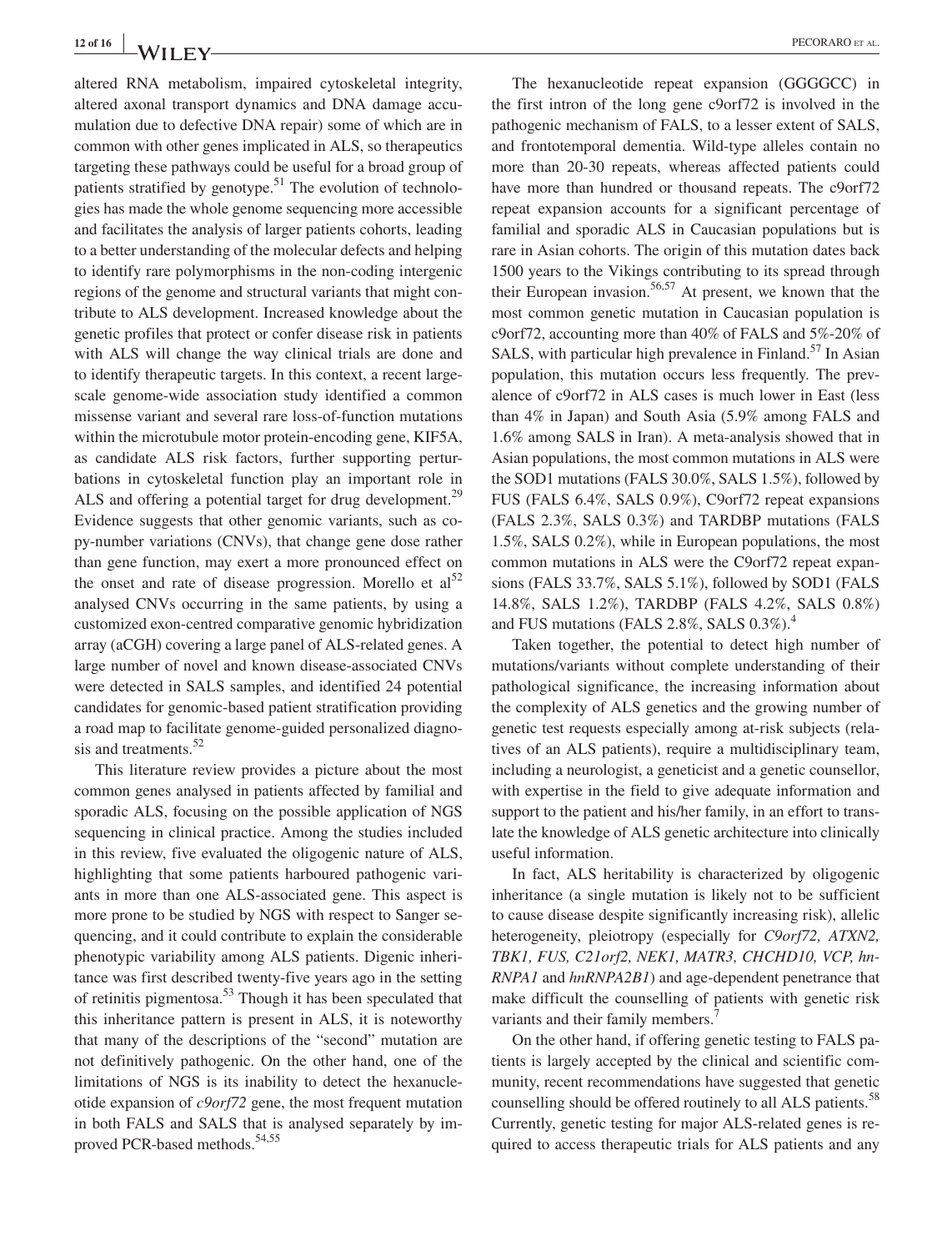further information on the genetic factors possibly underlying ALS development is of importance.

More debated is the approach to predictive testing, but the possibility of future drug therapy trials for at-risk mutation carriers should be taken into account.<sup>59,60</sup> Moreover. genetic testing may directly benefit those undergoing it by empowering and helping them in life decisions, and lifestyle, health and procreation choices. Additionally, many individuals consider the anxiety of living with the unknown as worse than knowing whether or not to be at genetic risk.<sup>61-63</sup>

In this context, individuals undergoing a genetic test should be informed about the method of execution of the test and about the limitations associated with genetic test including that:

- (i)a negative result of the test does not exclude the possibility of having one or more other (untested or still unknown) genetic variants contributing to the disease development;
- (ii) the result of the test may not be informative in case of variants of uncertain significance;
- (iii)in front of a positive gene test, the risk for patient's family members is no longer limited to the risk of developing a single condition but more than one (eg *C9orf72* expansion is associated to ALS, FTD, parkinsonism and psychiatric disorders); however, the detection of a genetic variant does not necessarily imply an inevitable development of the disease in family members since almost all genes associated to ALS have a reduced penetrance.

From a technical point of view, NGS, compared to the gold standard method of sequencing, Sanger method, allows to simultaneously study either the whole genome or the whole exome (the coding portion of the genome) of several individuals in the same session of work, and besides the detection of a high number of mutations, including rare mutations in multiple patients at the same time, has the advantage of reducing time and costs.

NGS technology generates a huge amount of information that requires appropriate bio-informatics knowledge in order to analyse data accurately, and to produce interpretable results.

In the execution of the genetic analysis, it is necessary to take into account the influence of some qualitative parameters, such as: (a) the preparation of the template according to different operating protocols, (b) the commercial availability of sequencing platforms, (c) the design of the gene panel that allows a good compromise between the level of accuracy to be achieved and the coverage of the genome; (d) the possible sources of error arising from the sequencing itself. Therefore, it would be optimal to establish standard working procedures for NGS in order to guarantee reproducibility, transparency and standardization, favouring the correct interpretation of the results in the clinical context. In fact, the main problem remains the interpretation of the results that derive from NGS, especially the evaluation of the possible pathogenicity of novel or rare variants that this technology allows to detect.

Further, the rapid diffusion of NGS into clinical setting is due to the decrease of sequencing costs. Actually, the entire genome of patients can be sequenced in less than one week at a cost between  $$5000$  and  $$10\ 000$ .<sup>64</sup> The cost is reducing rapidly, in the near future, commercial producers will perform whole genome sequencing for less than \$1000.<sup>65</sup> Several studies evaluated the economic impact of NGS only considered the equipment and consumable costs for library preparation and sequencing, underestimating the real costs. Other aspects to consider are the cost of personnel needed for samples preparation, time for storage and interpretation of a large amount of data, bioinformatic analysis, costs for training of health care professionals and counselling. Both whole genome and whole exome sequencing are usefulness for the diagnosis of disease, whole exome sequencing is less costly than whole genome and represent an appropriate subset of the genome in which to search for disease-causing variants, making results more efficient and improving the patients managements. Increasing sequencing speed and decreasing cost, make NGS more affordable, improve the diagnostic pathway contributing to personalized medicine in a major way*.*

## **5** | **CONCLUSIONS**

NGS is a promising technology for the diagnosis of both familial and sporadic ALS, but the uncertainty concerning the interpretation of the results restricts its use in daily clinical practice. Nevertheless, the high number of genes associated with ALS has widened the spectrum of the disease and of the biological pathways that may contribute to motor neuron degeneration showing that the disease is probably more heterogeneous than once appreciated. Knowing the genetic profiles associated with ALS is essential to the better understanding of the disease and to identify new molecular and cellular pathways that can be potential markers and targets for new therapeutic interventions. Currently, NGS is a fascinating technology in the field of research, and in the next future, genetic testing will probably become important for the development of personalized genetic profiles, which combined with other related information, could bring towards a precision medicine for ALS patients.

#### **CONFLICT OF INTEREST**

VP, CC; TT; JM and AC declare that they do not have any conflict of interest. BT has a patent European Union patent on the clinical testing and therapeutic intervention for the hexanucleotide repeat expansion of C9orf72 issued, and a patent United States patent on the clinical testing and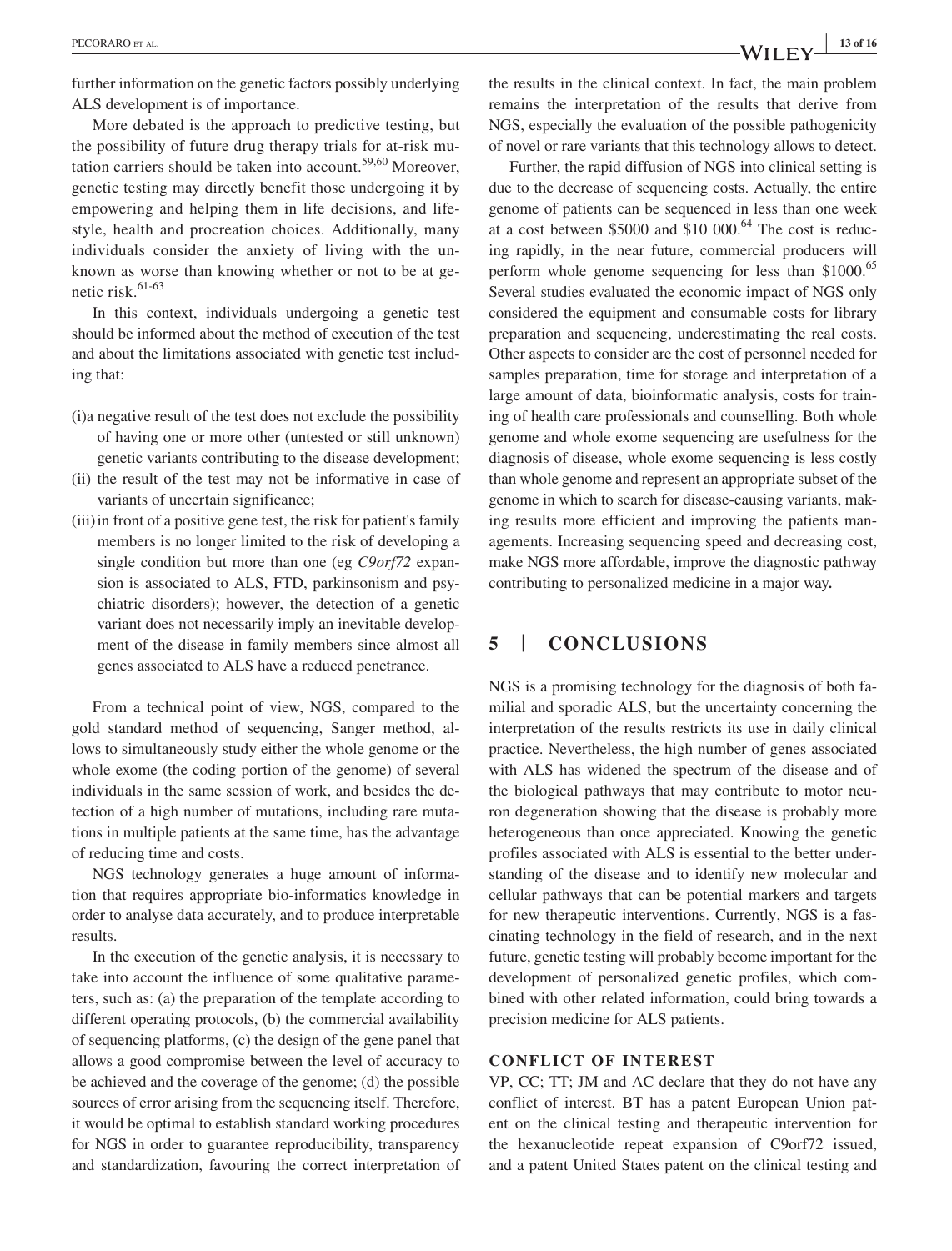# **14 of 16 <sup>|</sup>** PECORARO et al.

therapeutic intervention for the hexanucleotide repeat expansion of C9orf72 Issued. BT has received research grants from: The Myasthenia Gravis Foundation, The Robert Packard Center for ALS Research, The ALS Association, The Italian Football Federation (FIGC), The Center for Disease Control and Prevention, The Muscular Dystrophy Association, Merck Inc, Microsoft Research. BT is part of the Intramural Research Program (IRP) at the National Institutes of Health and receives funding through the IRP.

#### **AUTHOR CONTRIBUTIONS**

All the authors have accepted responsibility for the entire content of this submitted manuscript and approved submission. VP conceived and designed the study. VP and TT wrote the protocol. VP designed and implemented the search strategies. VP and CC selected studies, assessed validity, and extracted data. VP entered and analysed the data. All authors interpreted the data, prepared the full review and contributed to its revision, interpretation of results and approval.

#### **ORCID**

*Valentina Pecoraro* **[https://orcid.](https://orcid.org/0000-0002-1800-0936)** [org/0000-0002-1800-0936](https://orcid.org/0000-0002-1800-0936) *Jessica Mandrioli* [https://orcid.](https://orcid.org/0000-0002-9244-9782) [org/0000-0002-9244-9782](https://orcid.org/0000-0002-9244-9782) *Adriano Chiò* <https://orcid.org/0000-0001-9579-5341> *Bryan J. Trayno[r](https://orcid.org/0000-0001-8093-4011)* <https://orcid.org/0000-0002-3010-8851> *Tommaso Trenti* <https://orcid.org/0000-0001-8093-4011>

#### **REFERENCES**

- 1. Brown RH, Al-Chalabi A. Amyotrophic Lateral Sclerosis. *N Engl J Med*. 2017;377:162-172.
- 2. Maragakis N, Galvez-Jimenez N. Epidemiology and pathogenesis of amyothrophic lateral sclerosis. UptoDate. 2018.
- 3. Hardiman O, Al-Chalabi A, Chio A, et al. Amyotrophic lateral sclerosis. *Nat Rev Dis Primers*. 2017;20(3):17085.
- 4. Zou ZY, Zhou ZR, Che CH, Liu CY, He RL, Huang HP. Genetic epidemiology of amyotrophic lateral sclerosis: a systematic review and meta-analysis. *J Neurol Neurosurg Psychiatry*. 2017;88:540-549.
- 5. Mathis S, Goizet C, Soulages A, Vallat JM, Masson GL. Genetics of amyotrophic lateral sclerosis: a review. *J Neurol Sci*. 2019;399:217-226.
- 6. Ferrari R, Kapogiannis D, Huey ED, Momeni P. FTD and ALS: a tale of two diseases. *Curr Alzheimer Res*. 2011;8(3):273-294.
- 7. Al-Chalabi A, van den Berg LH, Veldink J. Gene discovery in amyotrophic lateral sclerosis: implications for clinical management. *Nat Rev Neurol*. 2017;13:96-104.
- 8. Ling SC, Polymenidou M, Cleveland DW. Converging mechanisms in ALS and FTD:disrupted RNA and protein homeostasis. *Neuron*. 2013;79:416-438.
- 9. Mackenzie IR, Bigio EH, Ince PG, et al. Pathological TDP-43 distinguishes sporadic amyotrophic lateral sclerosis from

amyotrophic lateral sclerosis with SOD1 mutations. *Ann Neurol*. 2007;61:427-434.

- 10. Kwiatkowski TJ Jr, Bosco DA, Leclerc AL, et al. Mutations in the FUS/TLS gene on chromosome 16 cause familial amyotrophic lateral sclerosis. *Science*. 2009;323:1205-1208.
- 11. Vance C, Rogelj B, Hortobágyi T, et al. Mutations in FUS, an RNA processing protein, cause familial amyotrophic lateral sclerosis type 6. *Science*. 2009;323:1208-1211.
- 12. Sreedharan J, Blair IP, Tripathi VB, et al. TDP-43 mutations in familial and sporadic amyotrophic lateral sclerosis. *Science*. 2008;319:1668-1672.
- 13. Caroppo P, Camuzat A, Guillot-Noel L, et al. Defining the spectrum of frontotemporal dementias associated with TARDBP mutations. *Neurol Genet*. 2016;2:e80.
- 14. Johnson JO, Pioro EP, Boehringer A, et al. Mutations in the Matrin 3 gene cause familial amyotrophic lateral sclerosis. *Nat Neurosci*. 2014;17:664-666.
- 15. Kim HJ, Kim NC, Wang YD, et al. Mutations in prion-like domains in hnRNPA2B1 and hnRNPA1 cause multi system proteinopathy and ALS. *Nature*. 2013;495:467-473.
- 16. Mackenzie IR, Neumann M. FET proteins in frontotemporal dementia and amyotrophic lateral sclerosis. *Brain Res*. 2012;1462:40-43.
- 17. Mackenzie IR, Nicholson AM, Sarkar M, et al. TIA1 mutations in amyotrophic lateral sclerosis and frontotemporal dementia promote phase separation and alter stress granule dynamics. *Neuron*. 2017;95(808–816):e9.
- 18. Farrawell NE, Lambert-Smith IA, Warraich ST, et al. Distinct partitioning of ALS associated TDP-43, FUS and SOD1 mutants into cellular inclusions. *Sci Rep*. 2015;5:13416.
- 19. Shahheydari H, Ragagnin A, Walker AK, et al. Protein quality control and the amyotrophic lateral sclerosis/Frontotemporal dementia continuum. *Front Mol Neurosci*. 2017;10:119.
- 20. Johnson JO, Mandrioli J, Benatar M, et al. Exome sequencing reveals VCP mutations as a cause of familial ALS. *Neuron*. 2010;68:857-864.
- 21. Deng HX, Chen W, Hong ST, et al. Mutations in UBQLN2 cause dominant X-linked juvenile and adult-onset ALS and ALS/dementia. *Nature*. 2011;477:211-215.
- 22. Cirulli ET, Lasseigne BN, Petrovski S, et al. Exome sequencing in amyotrophic lateral sclerosis identifies risk genes and pathways. *Science*. 2015;347:1436-1441.
- 23. Fecto F, Yan J, Vemula SP, et al. SQSTM1 mutations in familial and sporadic amyotrophic lateral sclerosis. *Arch Neurol*. 2011;68:1440-1446.
- 24. Maruyama H, Morino H, Ito H, et al. Mutations of optineurin in amyotrophic lateral sclerosis. *Nature*. 2010;465:223-226.
- 25. Monahan Z, Shewmaker F, Pandey UB. Stress granules at the intersection of autophagy and ALS. *Brain Res*. 2016;1649(Pt B):189-200.
- 26. Van Mossevelde S, van der Zee J, Cruts M, Van Broeckhoven C. Relationship between C9orf72 repeat size and clinical phenotype. *Curr Opin Genet Dev*. 2017;44:117-124.
- 27. Lee KH, Zhang P, Kim HJ, et al. C9orf72 dipeptide repeats impair the assembly, dynamics, and function of membrane-less organelles. *Cell*. 2016;167(3):774-788.e17.
- 28. Khosravi B, Hartmann H, May S, et al. Cytoplasmic poly-GA aggregates impair nuclear import of TDP-43 in C9orf72 ALS/FTLD. *Hum Mol Genet*. 2017;26:790-800.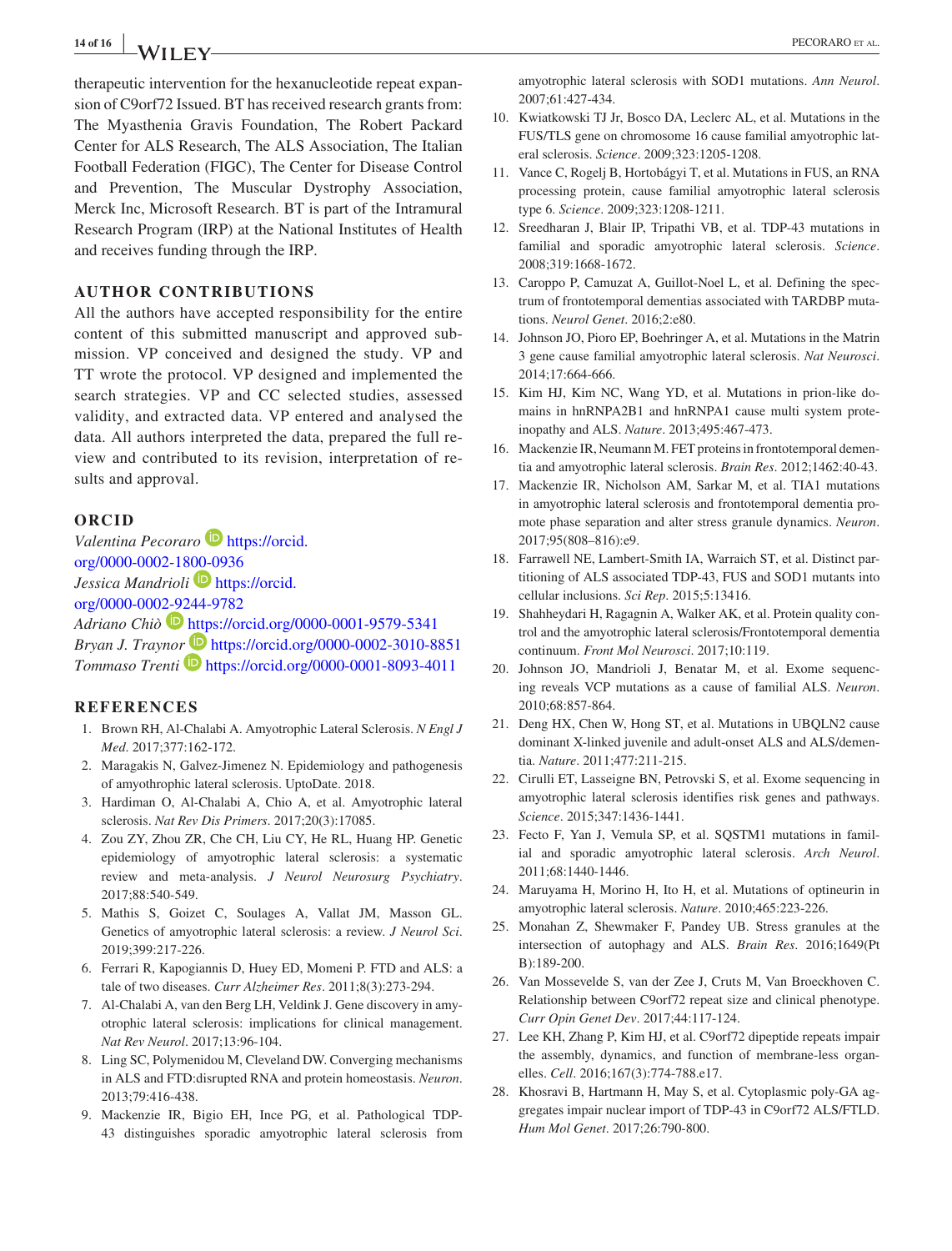- 29. Nicolas A, Kenna KP, Renton AE, et al. Genome-wide Analyses Identify KIF5A as a Novel ALS Gene. *Neuron*. 2018;97(1268–1283):e6.
- 30. Behjati S, Tarpey PS. What is next generation sequencing? *Arch Dis Child Educ Pract Ed*. 2013;98:236-238.
- 31. Rehm HL, Bale SJ, Bayrak-Toydemir P, et al. ACMG clinical laboratory standards for next-generation sequencing. *Genet Med*. 2013;15:733-747.
- 32. Strom SP, Lee H, Das K, et al. Assessing the necessity of confirmatory testing for exome-sequencing results in a clinical molecular diagnostic laboratory. *Genet Med*. 2014;16(7):510-515.
- 33. Liberati A, Altman DG, Tetzlaff J, et al. The PRISMA statement for reporting systematic reviews and meta-analyses of studies that evaluate healthcare interventions: explanation and elaboration. *BMJ*. 2009;339:b2700.
- 34. Grosse SD, Khoury MJ. What is the clinical utility of genetic testing? *Genet Med*. 2006;8:448-450.
- 35. Farhan SMK, Dilliott AA, Ghani M, et al. The ONDRISeq panel: custom-designed next-generation sequencing of genes related to neurodegeneration. *NPJ Genom Med*. 2016;1:16032.
- 36. Goldstein O, Nayshool O, Nefussy B, et al. OPTN 691\_692insAG is a founder mutation causing recessive ALS and increased risk in heterozygotes. *Neurology*. 2016;86:446-453.
- 37. Kim HJ, Oh KW, Kwon MJ, et al. Identification of mutations in Korean patients with amyotrophic lateral sclerosis using multigene panel testing. *Neurobiol Aging*. 2016;37:209.e9-209.e16.
- 38. Kim YE, Oh KW, Noh MY, et al. Genetic and functional analysis of TBK1 variants in Korean patients with sporadic amyotrophic lateral sclerosis. *Neurobiol Aging*. 2017;50:170.e1-170.e6.
- 39. Lamp M, Origone P, Geroldi A, et al. Twenty years of molecular analyses in amyotrophic lateral sclerosis: genetic landscape of Italian patients. *Neurobiol Aging*. 2018;66:179.e5-179.e16.
- 40. Leblond CS, Gan-Or Z, Spiegelman D, et al. Replication study of MATR3 in familial and sporadic amyotrophic lateral sclerosis. *Neurobiol Aging*. 2016;37:209.e17-209.e21.
- 41. Liu ZJ, Li HF, Tan GH, et al. Identify mutation in amyotrophic lateral sclerosis cases using HaloPlex target enrichment system. *Neurobiol Aging*. 2014;35:2881.e11-2881.e15.
- 42. Marangi G, Lattante S, Doronzio PN, et al. Matrin 3 variants are frequent in Italian ALS patients. *Neurobiol Aging*. 2017;49:218. e1-218.e7.
- 43. Morgan S, Shatunov A, Sproviero W, et al. A comprehensive analysis of rare genetic variation in amyotrophic lateral sclerosis in the UK. *Brain*. 2017;140(6):1611-1618.
- 44. Nakamura R, Sone J, Atsuta N, et al. Next-generation sequencing of 28 ALS-related genes in a Japanese ALS cohort. *Neurobiol Aging*. 2016;39(219):e1-8.
- 45. Narain P, Pandey A, Gupta S, Gomes J, Bhatia R, Vivekanandan P. Targeted next-generation sequencing reveals novel and rare variants in Indian patients with amyotrophic lateral sclerosis. *Neurobiol Aging*. 2018;71:265.e9-265.e14.
- 46. Nishiyama A, Niihori T, Warita H, et al. Comprehensive targeted next-generation sequencing in Japanese familial amyotrophic lateral sclerosis. *Neurobiol Aging*. 2017;53:194.e1-194.e8.
- 47. Tripolszki K, Török D, Goudenège D, et al. High-throughput sequencing revealed a novel SETX mutation in a Hungarian patient with amyotrophic lateral sclerosis. *Brain Behav*. 2017;7:e00669.
- 48. Türk M, Schröder R, Khuller K, et al. Genetic analysis of VCP and WASHcomplexgenes in a German cohort of sporadic ALS-FTD patients. *Neurobiol Aging*. 2017;56:213.e1-213.e5.
- 49. Arthur KC, Doyle C, Chiò A, Traynor BJ. Use of genetic testing in amyotrophic lateral sclerosis by neurologists. *JAMA Neurol*. 2017;74:125-126.
- 50. Nowicka N, Juranek J, Juranek JK, Wojtkiewicz J. Risk factors and emerging therapies in amyotrophic lateral sclerosis. *Int J Mol Sci*. 2019;20:2616.
- 51. Chia R, Chiò A, Traynor BJ. Novel genes associated with amyotrophic lateral sclerosis: diagnostic and clinical implications. *Lancet Neurol*. 2018;17:94-102.
- 52. Morello G, Guarnaccia M, Spampinato AG, et al. Integrative multiomic analysis identifies new drivers and pathways in molecularly distinct subtypes of ALS. *Sci Rep*. 2019;9:9968.
- 53. Kajiwara K, Berson EL, Dryja TP. Digenic retinitis pigmentosa due to mutations at the unlinked peripherin /RDS and ROM1 loci. *Science*. 1994;264:1604-1608.
- 54. DeJesus-Hernandez M, Mackenzie IR, Boeve BF, et al. Expanded GGGGCC hexanucleotide repeat in noncoding region of C9ORF72 causes chromosome 9p-linked FTD and ALS. *Neuron*. 2011;72:245-256.
- 55. Renton AE, Majounie E, Waite A, et al. A hexanucleotide repeat expansion in C9ORF72 is the cause of chromosome 9p21-linked ALS-FTD. *Neuron*. 2011;72:257-268.
- 56. Shahrizaila N, Sobue G, Kuwabara S, et al. Amyotrophic lateral sclerosis and motor neuron syndromes in Asia. *J Neurol Neurosurg Psychiatry*. 2016;87:821-830.
- 57. Logroscino G, Piccininni M. Amyotrophic lateral sclerosis descriptive epidemiology: the origin of geographic difference. *Neuroepidemiology*. 2019;52:93-103.
- 58. Wagner KN, Nagaraja H, Allain DC, Quick A, Kolb S, Roggenbuck J. Patients with amyotrophic lateral sclerosis have high interest in and limited access to genetic testing. *J Genet Couns*. 2017;26:604-611.
- 59. Miller TM, Pestronk A, David W, et al. An antisense oligonucleotide against SOD1 delivered intrathecally for patients with SOD1 familial amyotrophic lateral sclerosis: a phase 1, randomised, firstin-man study. *Lancet Neurol*. 2013;12:435-442.
- 60. Miller TM, Cudkowicz ME, Shaw PJ, et al.Safety, PK, PD, and exploratory efficacy in single and multiple dose study of a SOD1 antisense oligonucleotide (BIIB067) administered to participants with ALS. American Academy of Neurology. 2019. Accessed May 4, 2019.
- 61. Benatar M, Stanislaw C, Reyes E, et al. Presymptomatic ALS genetic counseling and testing: Experience and recommendations. *Neurology*. 2016;86:2295-2302.
- 62. Crook A, Williams K, Adams L, Blair I, Rowe DB. Predictive genetic testing for amyotrophic lateral sclerosis and frontotemporal dementia: genetic counselling considerations. *Amyotroph Lateral Scler Frontotemporal Degener*. 2017;18:475-485.
- 63. Traynor BJ, Chiò A. Genetic counselling: psychological impact and concern. In: Pagnini F, Simmons Z, eds. *Amyotrophic Lateral Sclerosis. Understanding and Optimizing Quality of Life and Psychological Well-Being*. New York: NY: Oxford University Press; 2018: 89-100.
- 64. Johansen Taber KA, Dickinson BD, Wilson M. The promise and challenges of next-generation genome sequencing for clinical care. *JAMA Intern Med*. 2014;174:275-280.